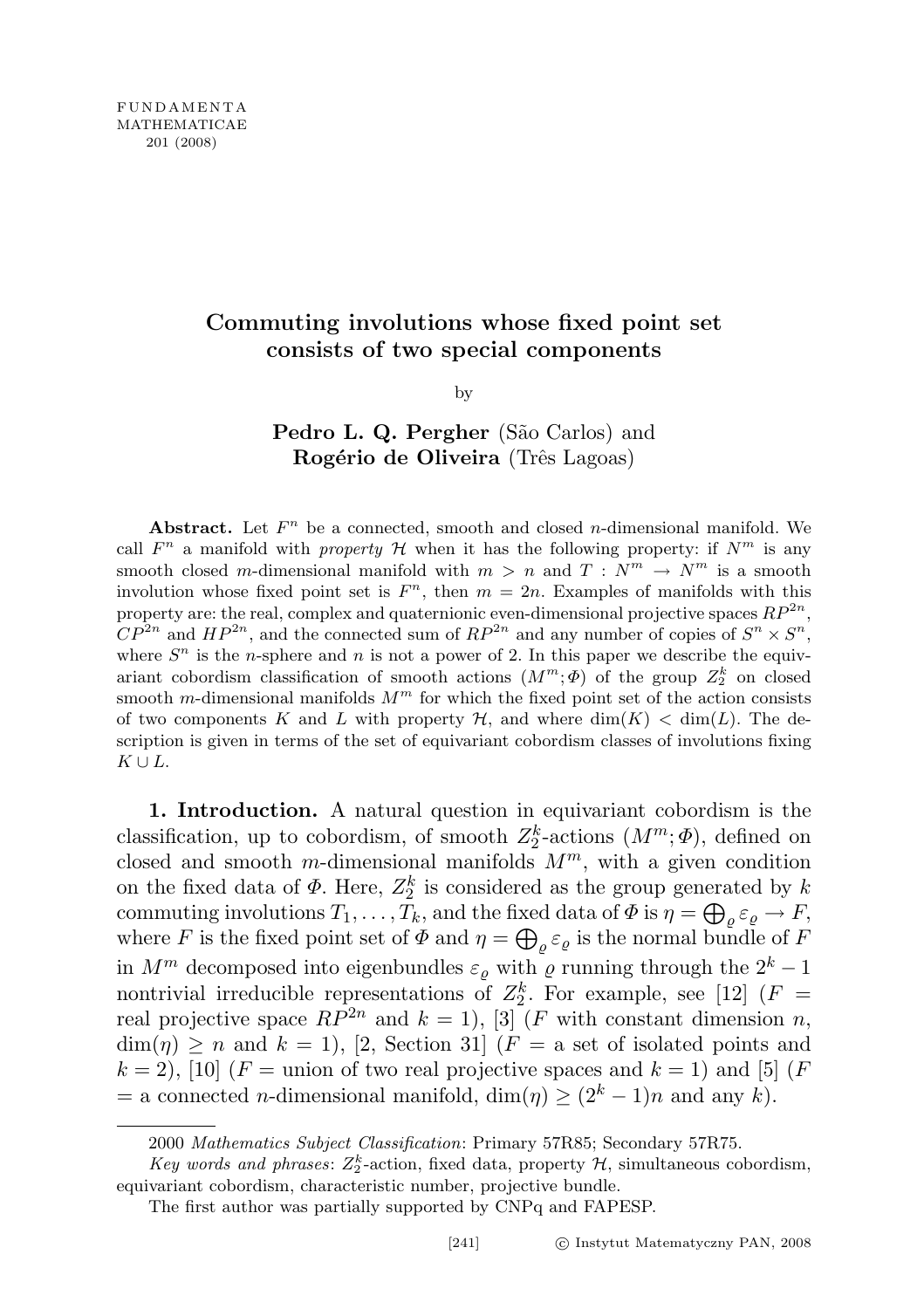An interesting feature of this question is that, in some cases, the classification for  $k = 1$  completely determines the corresponding classification for any  $k \geq 1$ . For example, this happens when  $F = RP^{2n}$ ,  $CP^{2n}$ ,  $HP^{2n}$ or  $QP^2$ , the real, complex or quaternionic even-dimensional projective space, or the Cayley projective plane (see  $[12]$  and  $[1]$ ); this also happens when  $F = V^n \cup \{p\}$ , where p is a point and  $\overline{V}^n$  is any n-dimensional connected manifold with  $n > 0$  (see [6]). In all these cases, the equivariant cobordism classes of  $Z_2^k$ -actions fixing F can be represented by a special set of  $Z_2^k$ -actions obtained from involutions fixing F.

More precisely, this can be placed in the following general setting. Let  $(W; T)$  be any involution. For each r with  $1 \leq r \leq k$ , one may construct a special action of  $Z_2^k$  on the product  $W^{2^{r-1}} = W \times \cdots \times W$  (2<sup>r-1</sup> factors), which we denote by  $\varGamma_r^k(W;T)$ , in the following inductive way. First set  $\Gamma_1^1(W;T) = (W;T)$ . Taking  $k \geq 2$  and supposing by induction that one has constructed  $\Gamma_{k-1}^{k-1}$  $K_{k-1}^{k-1}(W;T)$ , define  $\Gamma_k^k(W;T) = (W^{2^{k-1}};T_1,\ldots,T_k)$ , where  $(W^{2^{k-1}};T_1,\ldots,T_{k-1}) = (W^{2^{k-2}} \times W^{2^{k-2}};T_1,\ldots,T_{k-1}) = \Gamma_{k-1}^{k-1}$  $\chi_{k-1}^{k-1}(W;T) \times$  $\Gamma_{k-1}^{k-1}$  $\frac{k-1}{k-1}(W;T)$  and  $T_k$  acts by switching  $W^{2^{k-2}} \times W^{2^{k-2}}$ . This defines  $\Gamma_k^k(W;T)$ for any  $k \geq 1$ . Next, define  $\Gamma_r^k(W;T) = (W^{2^{r-1}};T_1,\ldots,T_k)$  by setting  $(W^{2^{r-1}};T_1,\ldots,T_r)=\Gamma_r^r(W;T)$  and letting  $T_{r+1},\ldots,T_k$  act trivially. If F is a connected manifold, one has the *twist involution*  $t : F \times F \to F \times F$ , given by  $t(x,y) = (y,x)$ , and  $\Gamma_r^k(F \times F; t) = (F^{2^r}; T_1, \ldots, T_k)$ , where  $(T_1, \ldots, T_r)$  is the usual twist  $Z_2^r$ -action on  $F^{2^r}$  which interchanges factors and  $T_{r+1}, \ldots, T_k$  act trivially. In this special case, we allow r to be zero, setting  $\Gamma_0^k(F \times F; t) = (F; T_1, \ldots, T_k)$ , where each  $T_i$  is the identity involution.

Now, from a given  $Z_2^k$ -action  $(M; \Phi)$ ,  $\Phi = (T_1, \ldots, T_k)$ , we can obtain a collection of new  $Z_2^k$ -actions, described as follows: first, each automorphism  $\sigma: Z_2^k \to Z_2^k$  yields a new action given by  $(M; \sigma(T_1), \ldots, \sigma(T_k))$ ; we denote this action by  $\sigma(M; \Phi)$ . Next, it was shown in [7] that if  $(M; \Phi)$  has fixed data  $\bigoplus_{\varrho} \varepsilon_{\varrho} \to F$  and one of the eigenbundles  $\varepsilon_{\theta}$  is isomorphic to  $\varepsilon'_{\theta} \oplus R$ , where  $R \to F$  is the trivial one-dimensional bundle, then there is an action  $(N; \Psi)$  with fixed data  $\bigoplus_{\varrho} \mu_{\varrho} \to F$ , where  $\mu_{\varrho} = \varepsilon_{\varrho}$  if  $\rho \neq \theta$  and  $\mu_{\theta} = \varepsilon_{\theta}'$ . Thus, the iterated process of removing sections may possibly enlarge the set  $\{\sigma(M; \Phi) \mid \sigma \in \text{Aut}(Z_2^k)\}.$ 

Summarizing, from a given involution  $(W; T)$ , we obtain a collection of  $Z_2^k$ -actions by applying the operations  $\sigma \Gamma_r^k$  to  $(W;T)$  and next by removing the (possible) sections from the resulting eigenbundles. If  $(W; T)$  and  $(N; S)$ are  $Z_2$ -cobordant, then the actions obtained by removing the same sections from  $\sigma \Gamma_r^k(W;T)$  and  $\sigma \Gamma_r^k(N;S)$  are  $Z_2^k$ -cobordant, and the converse is also true (it suffices to look at the fixed data; see Section 2). Also, if  $(W; T)$ fixes  $F$ , then every  $Z_2^k$ -action of the above collection fixes  $F$ .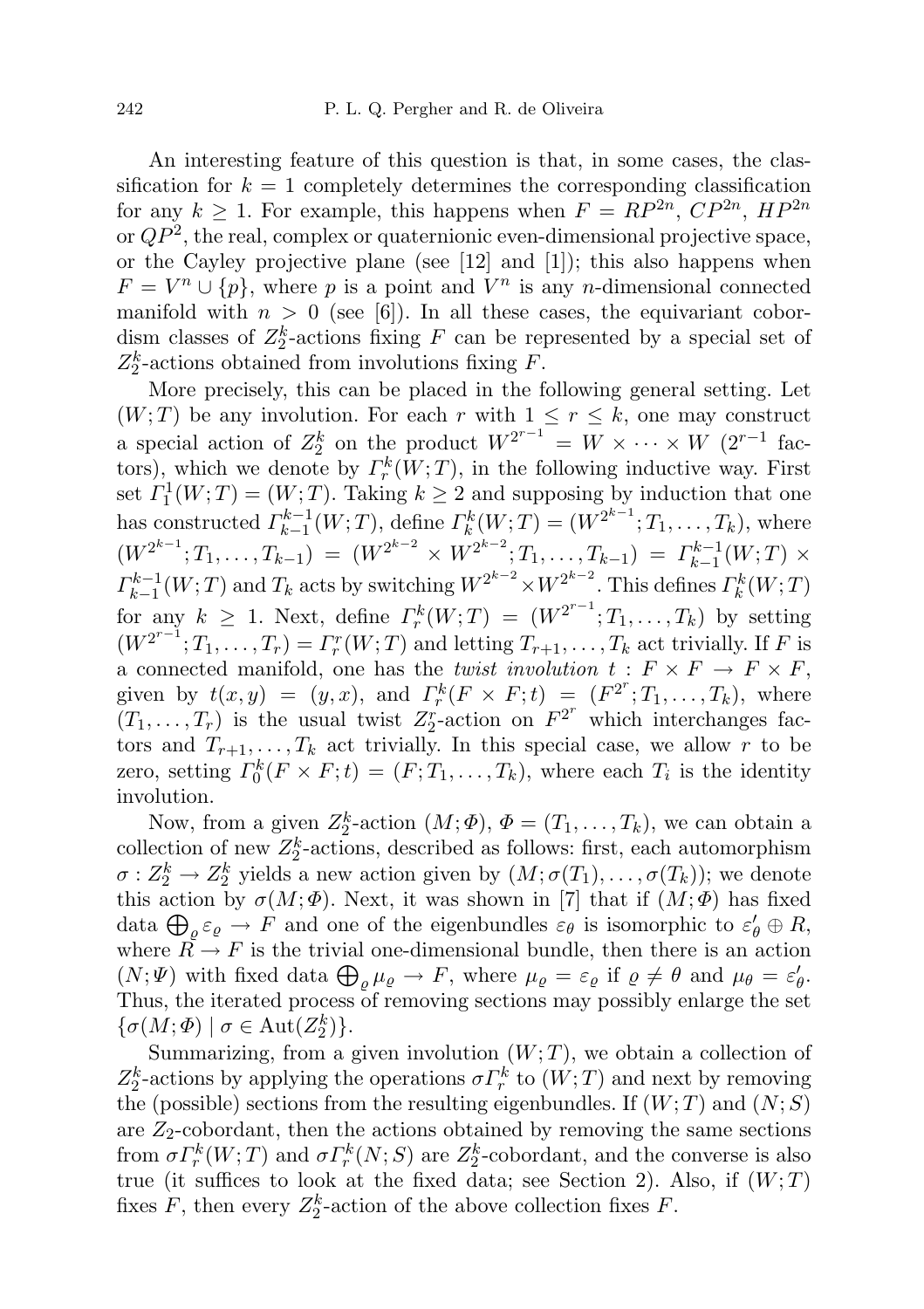Now, for a given F, denote by  $A_k(F)$  the set of all equivariant cobordism classes of  $Z_2^k$ -actions containing a representative  $(M; \Phi)$  with F as fixed point set, and by  $\mathcal{A}_k^m(F) \subset \mathcal{A}_k(F)$  the subset of m-dimensional classes. Denote by  $\mathcal{B}_k(F) \subset \mathcal{A}_k(F)$  the subset consisting of the classes obtained from  $\mathcal{A}_1(F)$ through the above procedure, and by  $\mathcal{B}_{k}^{m}(F) \subset \mathcal{B}_{k}(F)$  the subset of mdimensional classes. For a fixed partition  $\tau = {\tau_1, \ldots, \tau_p}$  ( $p \ge 1$ ) of the set of components of F, write F as the disjoint union  $F = F_1 \cup \cdots \cup F_p$ , where each  $F_i$  is the union of the members of  $\tau_i$ . If  $[(M_i^m; \Phi_i)] \in \mathcal{B}_k^m(F_i)$ ,  $1 \leq i \leq p$ , then  $\bigcup_{i=1}^p (M_i^m; \Phi_i)$  represents a class of  $\mathcal{A}_k^m(F)$ ; denote by  $\mathcal{P}_{k,\tau}^m(F) \subset \mathcal{A}_k^m(F)$  the subset consisting of the classes obtained in this way, and set

$$
\mathcal{P}_k(F) = \bigcup_m \bigcup_{\tau} \mathcal{P}^m_{k,\tau}(F) \subset \mathcal{A}_k(F).
$$

Then one looks, in general, for those F for which  $A_k(F) = \mathcal{P}_k(F)$  (this makes precise the statement "the classification for  $k = 1$  completely determines the corresponding classification for any  $k \geq 1$ "). Under this setting, the above mentioned results say that this is true for  $F = V^n \cup \{p\}$ ,  $RP^{2n}$ ,  $CP^{2n}$ ,  $HP^{2n}$ and  $QP^2$  (if F is connected, then  $\mathcal{P}_k(F) = \mathcal{B}_k(F)$ ; in the case  $F = V^n \cup \{p\}$ , also  $\mathcal{P}_k(F) = \mathcal{B}_k(F)$ , since an involution cannot have precisely one fixed point).

Recently, in [8], we introduced the following concept: given a connected, smooth, closed *n*-dimensional manifold  $F<sup>n</sup>$ , we call  $F<sup>n</sup>$  a manifold with property H if every involution  $(M^m;T)$  fixing  $F^n$  has  $m = n$  or  $m = 2n$ . This definition was inspired by [2, Theorem 27.7] and [12], where it was shown that  $RP^{2n}$  has this property (similar arguments show that  $CP^{2n}$ ,  $HP^{2n}$  and  $QP^2$  have this property). The following facts concerning property H were proved: if  $F^n$  has property  $H$ , then n is even,  $F^n$  is nonbounding, the tangent bundle over  $F<sup>n</sup>$  does not have sections and  $F<sup>n</sup>$  cannot be the total space of a nontrivial differentiable fibering of closed manifolds. Also, property  $\mathcal H$  is not a cobordism invariant, but is a homotopy invariant (an intrinsic characterization of these manifolds is still an open question). In addition, we presented a lot of new examples of manifolds with this property (that is, not homotopy equivalent to the known examples  $RP^{2n}$ ,  $CP^{2n}$ ,  $HP^{2n}$  and  $QP^2$ ): all nonbounding 2-dimensional manifolds, all simply connected and nonbounding 4-dimensional manifolds (for example, the connected sum of  $\mathbb{CP}^2$  and any number of copies of  $S^2 \times S^2$ , all nonbounding 8-dimensional manifolds  $M^8$ with  $H^1(M^8, Z_2) = 0$  and  $H^2(M^8, Z_2) = 0$ , all nonbounding 16-dimensional manifolds  $M^{16}$  with  $H^{i}(M^{16}, Z_2) = 0$  for  $1 \leq i \leq 4$ , and the connected sum  $RP^{2n}$  #  $(S^n \times S^n)$  #  $\cdots$  #  $(S^n \times S^n)$  where *n* is not a power of 2.

Generalizing [1], where it had been shown that every  $Z_2^k$ -action fixing  $RP^{2n}$  is equivariantly cobordant to  $\sigma \Gamma_r^k(RP^{2n} \times RP^{2n};t)$  for some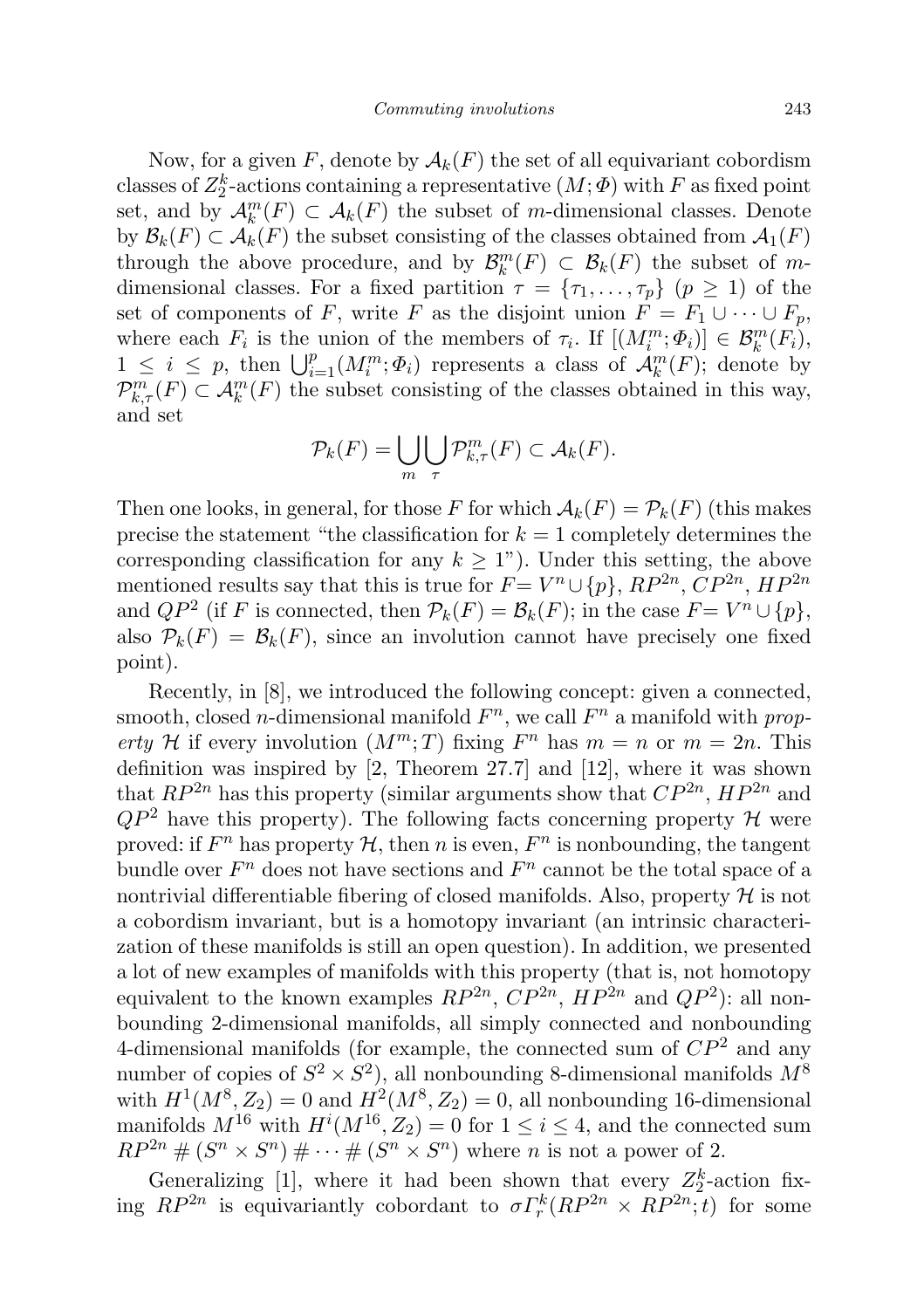$\sigma: Z_2^k \to Z_2^k$  and  $1 \leq r \leq k$  (again similar arguments, strongly based on the structure of the real K-theory of these spaces, work for  $\mathbb{CP}^{2n}$ ,  $\mathbb{HP}^{2n}$ and  $QP^2$ ), we showed in [8] that the same result is true for any manifold with property H; in other words,  $\mathcal{A}_k(F) = \mathcal{P}_k(F) = \mathcal{B}_k(F)$  for any F with property  $\mathcal{H}$ .

The objective of this paper is to show that  $\mathcal{A}_k(F) = \mathcal{P}_k(F)$  when F is the disjoint union of two manifolds with property  $\mathcal{H}, F = K \cup L$ , where  $\dim(K) < \dim(L)$ . At the end of the paper we give some simple examples of manifolds F for which  $\mathcal{A}_k(F) \neq \mathcal{P}_k(F)$  and of pairs K, L for which  $\mathcal{A}_k(K \cup L)$ can be explicitly computed from our results.

**2. Preliminaries.** First we need some basic facts about  $Z_2^k$ -actions. Given a  $Z_2^k$ -action  $(M; \Phi)$ ,  $\Phi = (T_1, \ldots, T_k)$ , the fixed point set of  $\Phi$ , F, is a disjoint union of closed submanifolds of  $M$ . The normal bundle of  $F$ in  $M$ ,  $\eta$ , decomposes under  $\Phi$  into the Whitney sum of subbundles on which  $Z_2^k$  acts as one of the irreducible (nontrivial) real representations, which are all one-dimensional and can be described by epimorphisms  $\rho: Z_2^k \to Z_2 =$  $\{+1, -1\}$ :  $g \in Z_2^k$  acts on the reals as multiplication by  $\varrho(g)$ . In other words,  $\eta = \bigoplus_{\varrho} \varepsilon_{\varrho}$ , where  $\varepsilon_{\varrho}$  is the subbundle of  $\eta$  on which  $Z_2^k$  acts in the fibers as  $\varrho$ ; that is, where each  $T_j$  acts as multiplication by  $\varrho(T_j)$ , and where the sum excludes the trivial homomorphism  $1 \in \text{Hom}(G, Z_2)$ . Alternatively,  $\varepsilon_{\rho}$ is the normal bundle of F in the fixed point set  $F_{\rho}$  of the subgroup ker( $\varrho$ ).

Setting  $\mathcal{P} = \text{Hom}(Z_2^k, Z_2) - \{1\}$ , we can write the fixed data of  $(M; \Phi)$  as  $(F; {\{\varepsilon}_o\}_{o \in \mathcal{P}})$ , the fixed set F and a list of  $2^k-1$  vector bundles over it indexed by P. Each s-dimensional component of  $(F; {\{\varepsilon_{\rho}\}}_{\rho \in \mathcal{P}})$  can be considered as an element of  $\mathcal{N}_s(\prod_{\varrho \in \mathcal{P}}BO(n_{\varrho}))$ , the bordism of s-dimensional manifolds with a map into a product of classifying spaces  $BO(n_{\rho})$  for  $n_{\rho}$ -dimensional vector bundles, where  $n_{\rho}$  denotes the dimension of  $\varepsilon_{\rho}$  over the component (this is the *simultaneous cobordism* between lists of vector bundles: if  $P$ is any finite set, two lists (indexed by  $P$ ) of vector bundles over closed *n*-dimensional manifolds,  $(F^n; {\{\varepsilon_\varrho\}}_{\varrho \in \mathcal{P}})$  and  $(V^n; {\{\mu_\varrho\}}_{\varrho \in \mathcal{P}})$ , are simultaneously cobordant if there exists an  $(n + 1)$ -dimensional manifold  $W^{n+1}$  with boundary  $\partial(W^{n+1}) = F^n \cup V^n$  (disjoint union) and a list of vector bundles over  $W^{n+1}$ ,  $(W^{n+1}; \{\eta_{\varrho}\}_{{\varrho}\in\mathcal{P}})$ , so that each  $\eta_{\varrho}$  restricted to  $F^n \cup V^n$  is equivalent to  $\varepsilon_{\rho} \cup \mu_{\rho}$ ). According to [11], the equivariant cobordism class of  $(M; \Phi)$  is determined by the simultaneous cobordism class of  $(F; \{\varepsilon_\varrho\}_{\varrho \in \mathcal{P}})$ .

For example, if  $(W; T)$  is an involution fixing F and if  $\eta \to F$  is the normal bundle of F in M, then the fixed data of the  $Z_2^k$ -action  $\Gamma_r^k(W;T)$ described in Section 1 is  $(F; {\{\varepsilon_\varrho\}}_{\varrho \in \mathcal{P}})$ , where  ${\{\varepsilon_\varrho\}}_{\varrho \in \mathcal{P}}$  consists of  $2^{r-1}$  copies of  $\eta \to F$ ,  $2^{r-1}-1$  copies of the tangent bundle  $\tau \to F$  and  $2^k-2^r$  copies of the zero-dimensional bundle  $0 \to F$ . In terms of the representations  $\rho \in \mathcal{P}$ ,  $\varepsilon_{\rho} = 0$  when  $H = \text{ker}(\rho)$  does not contain all the involutions  $T_{r+1}, \ldots, T_k$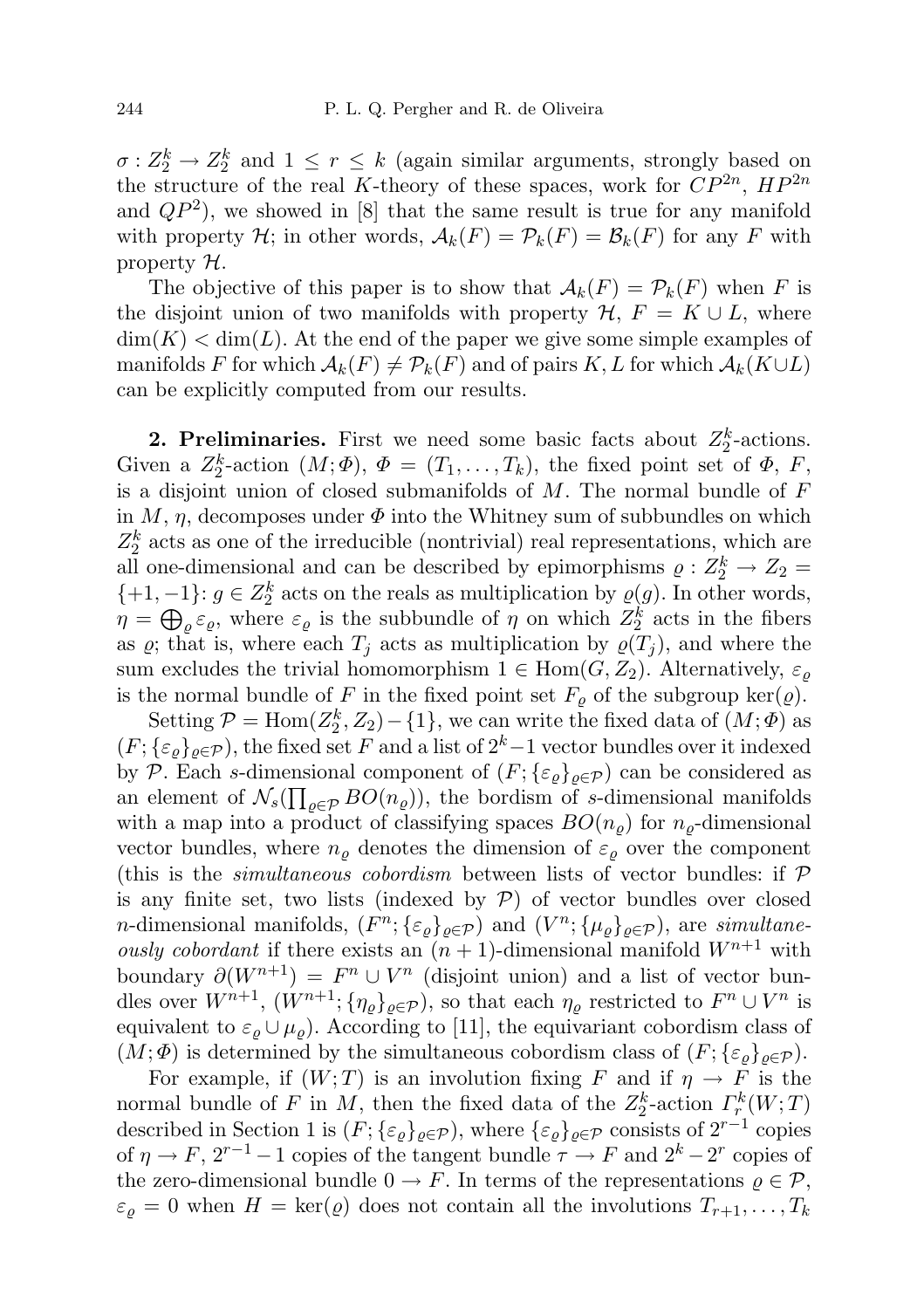(equivalently, some  $T_j$  with  $r + 1 \leq j \leq k$  acts in  $\varepsilon_\rho$  as  $-1$ ),  $\varepsilon_\rho = \eta$  when H contains  $T_{r+1}, \ldots, T_k$  and does not contain  $T_1$  (equivalently, each  $T_i$  with  $r+1 \leq j \leq k$  acts in  $\varepsilon_{\rho}$  as 1, and  $T_1$  acts in  $\varepsilon_{\rho}$  as -1), and  $\varepsilon_{\rho} = \tau$  when H contains  $T_1, T_{r+1}, \ldots, T_k$  (equivalently, each  $T_j$  with  $r+1 \leq j \leq k$  and  $T_1$ act in  $\varepsilon_{\varrho}$  as 1). In particular, for a given F, the fixed data of the  $Z_2^r$ -twist  $Z_2^k$ -action  $(F^{2^r}; T_1, \ldots, T_k) = \Gamma_r^k(F \times F; t)$  is  $(F; {\{\varepsilon_\varrho\}}_{\varrho \in \mathcal{P}})$ , where  ${\{\varepsilon_\varrho\}}_{\varrho \in \mathcal{P}}$ consists of  $2^r - 1$  copies of the tangent bundle  $\tau \to F$  and  $2^k - 2^r$  copies of the zero bundle  $0 \to F$ ; in terms of  $\rho \in \mathcal{P}$ ,  $\varepsilon_{\rho} = \tau$  when each  $T_j$  with  $r+1 \leq j \leq k$  acts in  $\varepsilon_{\varrho}$  as 1, and  $\varepsilon_{\varrho} = 0$  for the remaining  $\varrho \in \mathcal{P}$ .

REMARK. Suppose that  $(F; {\{\varepsilon_{\varrho}\}}_{\varrho \in \mathcal{P}})$  is the fixed data of a  $Z_2^k$ -action  $(M; \Phi)$ . Denote by A the set of vector bundles over F which lie in  $\{\varepsilon_\varrho\}$ . Then  $(F; {\varepsilon_\varrho})$  gives a map  $\theta : \mathcal{P} \to \mathcal{A}$ , and if  $\sigma : Z_2^k \to Z_2^k$  is an automorphism, then  $\sigma(M; \Phi)$  gives rise to a new map  $\mathcal{P} \rightarrow \mathcal{A}$  which is  $\theta$  composed with some bijection  $\mathcal{P} \to \mathcal{P}$ . We note that not every bijection  $\mathcal{P} \to \mathcal{P}$  gives a map  $\mathcal{P} \to \mathcal{A}$ which is derived from some automorphism  $Z_2^k \to Z_2^k$ , since the number of such bijections may be greater than the number of bases of  $Z_2^k$ . In particular, we cannot in principle guarantee that all such maps  $\mathcal{P} \to \mathcal{A}$  come from  $Z_2^k$ -actions. This is not the case, however, when  $k = 2$ ; if  $(F; {\varepsilon}_{\varrho_1}, {\varepsilon}_{\varrho_2}, {\varepsilon}_{\varrho_3})$ is the fixed data of a  $Z_2^2$ -action with map  $\mathcal{P} = \{\varrho_1, \varrho_2, \varrho_3\} \to \mathcal{A}$ , then all the other possible maps  $\mathcal{P} \rightarrow \mathcal{A}$  come from  $Z_2^2$ -actions, since they are derived from automorphisms  $Z_2^2 \rightarrow Z_2^2$ . Therefore all the assertions made in this paper concerning  $Z_2^2$ -actions will be independent of the map  $\mathcal{P} \to \mathcal{A}$ .

3. Individual cobordism of the bundles of the fixed data. Suppose that K and L are two manifolds with property H and with  $\dim(K)$  $\dim(L)$ . As mentioned in Section 1, we are concerned with the cobordism classification of the  $Z_2^k$ -actions  $(M; \Phi)$  for which the fixed point set is  $K \cup L$ . Let  $(K; {\{\varepsilon}_\rho\}_{\rho \in \mathcal{P}}) \cup (L; {\{\mu_\rho\}}_{\rho \in \mathcal{P}})$  be the fixed data of  $\Phi$ . Our first goal is the analysis of the individual cobordism of the eigenbundles  $\varepsilon_{\rho}$  and  $\mu_{\rho}$ , and in this direction Theorems 3.9 and 3.10 are the central part of this section. In the next section we will be concerned with the final task, the determination of the simultaneous cobordism of the lists  $\{\varepsilon_{\rho}\}_{{\rho\in\mathcal{P}}}$  and  $\{\mu_{\rho}\}_{{\rho\in\mathcal{P}}}$ .

We need a lot of preliminary results, and the first five such results (Lemmas 3.1–3.5) are of general nature. Let  $(M; \Phi)$  be a  $Z_2^k$ -action with fixed data  $(F; {\{\varepsilon_\varrho\}}_{\varrho \in \mathcal{P}})$ , and let  $\varOmega$  be a subgroup of  $\text{Hom}(Z_2^k, Z_2)$ . Our first step will be to show that the part of the fixed data of  $(M; \Phi)$  given by  $(F; {\{\varepsilon_{\rho}\}}_{\rho \in \Omega \cap \mathcal{P}})$ can be realized as the fixed data of some subgroup  $G \subset Z_2^k$  acting (by restriction) on the fixed point set of the restriction of  $\Phi$  to some appropriate subgroup  $H \subset Z_2^k$ .

First note that there exists a subgroup  $G \subset Z_2^k$  such that the restriction  $\text{Hom}(Z_2^k, Z_2) \to \text{Hom}(G, Z_2)$  maps  $\Omega$  isomorphically onto  $\text{Hom}(G, Z_2)$ . In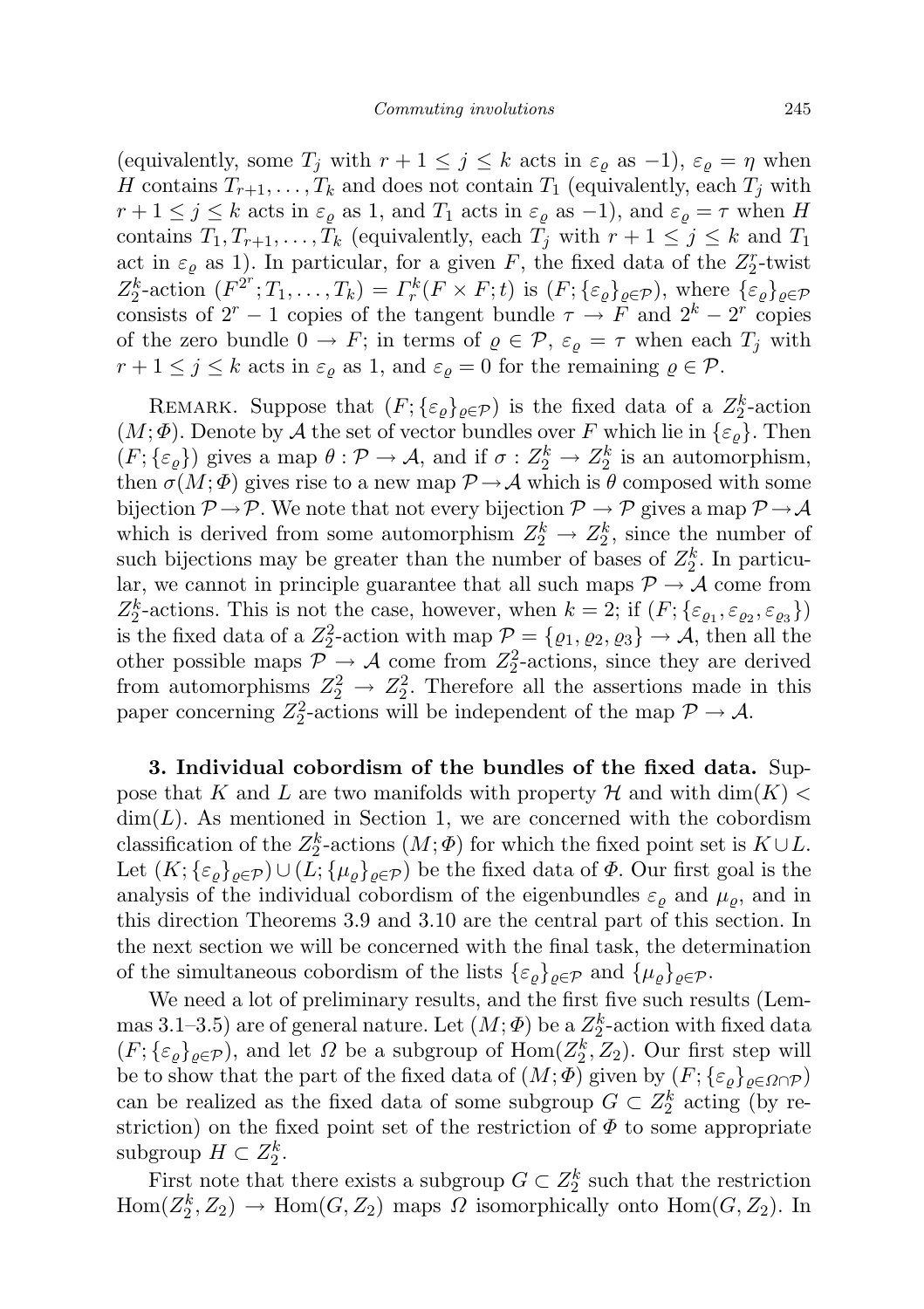fact, consider the natural isomorphism  $Z_2^k \to \text{Hom}(\text{Hom}(Z_2^k, Z_2), Z_2)$  given by  $T \mapsto \varphi_T$ , where  $\varphi_T(\varrho) = \varrho(T)$  for any  $\varrho \in \text{Hom}(Z_2^k, Z_2)$ . Choose a basis  $(\varrho_1,\ldots,\varrho_r,\xi_1,\ldots,\xi_{k-r})$  for  $\text{Hom}(Z_2^k,Z_2)$  so that  $(\varrho_1,\ldots,\varrho_r)$  is a basis for  $\Omega$ , and consider the basis  $(T_1, \ldots, T_r, S_1, \ldots, S_{k-r})$  for  $Z_2^k$  which corresponds to the dual basis  $(\varrho_1^*, \ldots, \varrho_r^*, \xi_1^*, \ldots, \xi_{k-r}^*)$  of  $\text{Hom}(\text{Hom}(Z_2^k, Z_2), Z_2)$ under the above isomorphism. Evidently,  $(\varrho_1, \ldots, \varrho_r, \xi_1, \ldots, \xi_{k-r})$  is the dual basis of  $(T_1, \ldots, T_r, S_1, \ldots, S_{k-r})$ . Set  $G = \langle T_1, \ldots, T_r \rangle$ . Since  $\varrho_i(T_j) = -1$ if  $i = j$  and  $\varrho_i(T_i) = 1$  if  $i \neq j$ , one sees that  $(\varrho_{1|G}, \ldots, \varrho_{r|G})$  is a basis for Hom $(G, Z_2)$ , and thus the restriction maps  $\Omega$  isomorphically onto  $Hom(G, Z_2)$ . Now set  $H = \langle S_1, \ldots, S_{k-r} \rangle$ ,  $F_H =$  the fixed point set of H and  $\Psi =$  the restriction of  $\Phi$  to  $G \times F_H$ . One then has the following

LEMMA 3.1. The fixed data of the G-action  $(F_H; \Psi)$  is  $(F; {\mu_{\varrho'}}_{{\varrho'} \in {\mathcal{P'}}})$ , where for each  $\varrho' \in \mathcal{P}' = \text{Hom}(G, Z_2) - \{1\}$  one has  $\mu_{\varrho'} = \varepsilon_{\varrho}$ , where  $\varrho$  is the unique element of  $\Omega \cap \mathcal{P}$  with  $\varrho_{|G} = \varrho'$ . In other words, the fixed data of G acting on the fixed set of H is F with the subbundles  $\varepsilon_{\rho}, \, \rho \in \Omega \cap \mathcal{P},$ and in terms of  $\mathcal{P}' = \text{Hom}(G, Z_2) - \{1\}$ , these subbundles are indexed by the restriction  $\Omega \cap \mathcal{P} \to \mathcal{P}'$ .

*Proof.* See Lemma 3.1 of [8].  $\blacksquare$ 

LEMMA 3.2. Let  $(M; \Phi)$  be a  $Z_2^k$ -action with fixed data  $(F; {\{\varepsilon_{\varrho}\}}_{\varrho \in \mathcal{P}})$ , and take  $\varrho_0 \in \mathcal{P}$ . Then there is an automorphism  $\sigma : Z_2^k \to Z_2^k$  such that, if the fixed data of  $\sigma(M; \Phi)$  is  $(F; {\mu_\varrho}_{\varrho \in \mathcal{P}})$ , then  $\mu_{\varrho_1} = \varepsilon_{\varrho_0}$ , where  $\varrho_1$ :  $Z_2^k \rightharpoonup Z_2 = \{+1, -1\}$  is the representation given by  $\varrho_1(T_1) = -1$  and  $\rho_1(T_i) = 0$  for  $i \geq 2$ .

*Proof.* Choose  $\tau_2, \ldots, \tau_k$  generating ker $(\varrho_0)$  and  $\tau_1 \notin \text{ker}(\varrho_0)$ . Then the automorphism  $\sigma : Z_2^k \to Z_2^k$  defined by  $\sigma(T_i) = \tau_i$ ,  $1 \leq i \leq k$ , clearly works. ■

Again considering a  $Z_2^k$ -action  $(M; \Phi)$  with fixed data  $(F; {\{\varepsilon_{\varrho}\}}_{\varrho \in \mathcal{P}})$ , choose  $\varrho_0 \in \mathcal{P}$  and let  $P \subset M$  be any component of the fixed point set of  $H = \text{ker}(\varrho_0)$ . Denote by  $F_P$  the union of the components of F that are contained in P, and take  $T \notin H$ . Then the involution  $(P; T)$  has  $F_P$  as fixed point set, with the normal bundle of  $F_P$  in P being  $\varepsilon_{\varrho_0} \to F_P$ . Each nontrivial homomorphism from H into  $Z_2$  gives rise to the pair of representations  $\theta, \theta' \in \mathcal{P}$ , given by  $\theta = \theta'$  = the given homomorphism on H,  $\theta(T) = 1$  and  $\theta'(T) = -1$ . One may consider the nontrivial homomorphisms from H into  $Z_2$  as being indexed by the homomorphisms  $\theta$ , and the part of the fixed data of  $(M, \Phi)$  over  $F_P$  can be written as  $(F_P; \varepsilon_{\varrho_0}, {\{\varepsilon_{\theta}, \varepsilon_{\theta'}}\}_{\theta})$ . Consider the real projective space bundle  $RP(\varepsilon_{\varrho_0}) \to F_P$  associated to  $\varepsilon_{\varrho_0} \to F_P$ , and denote by  $\xi \to RP(\varepsilon_{\varrho_0})$  the line bundle of the double cover  $S(\varepsilon_{\varrho_0}) \to RP(\varepsilon_{\varrho_0}),$  $S(\varepsilon_{\varrho_0})$  being the sphere bundle of  $\varepsilon_{\varrho_0}$ . Then one has the object

$$
(RP(\varepsilon_{\varrho_0});\xi,\{\varepsilon_\theta\oplus(\xi\otimes\varepsilon_{\theta'})\}_\theta),
$$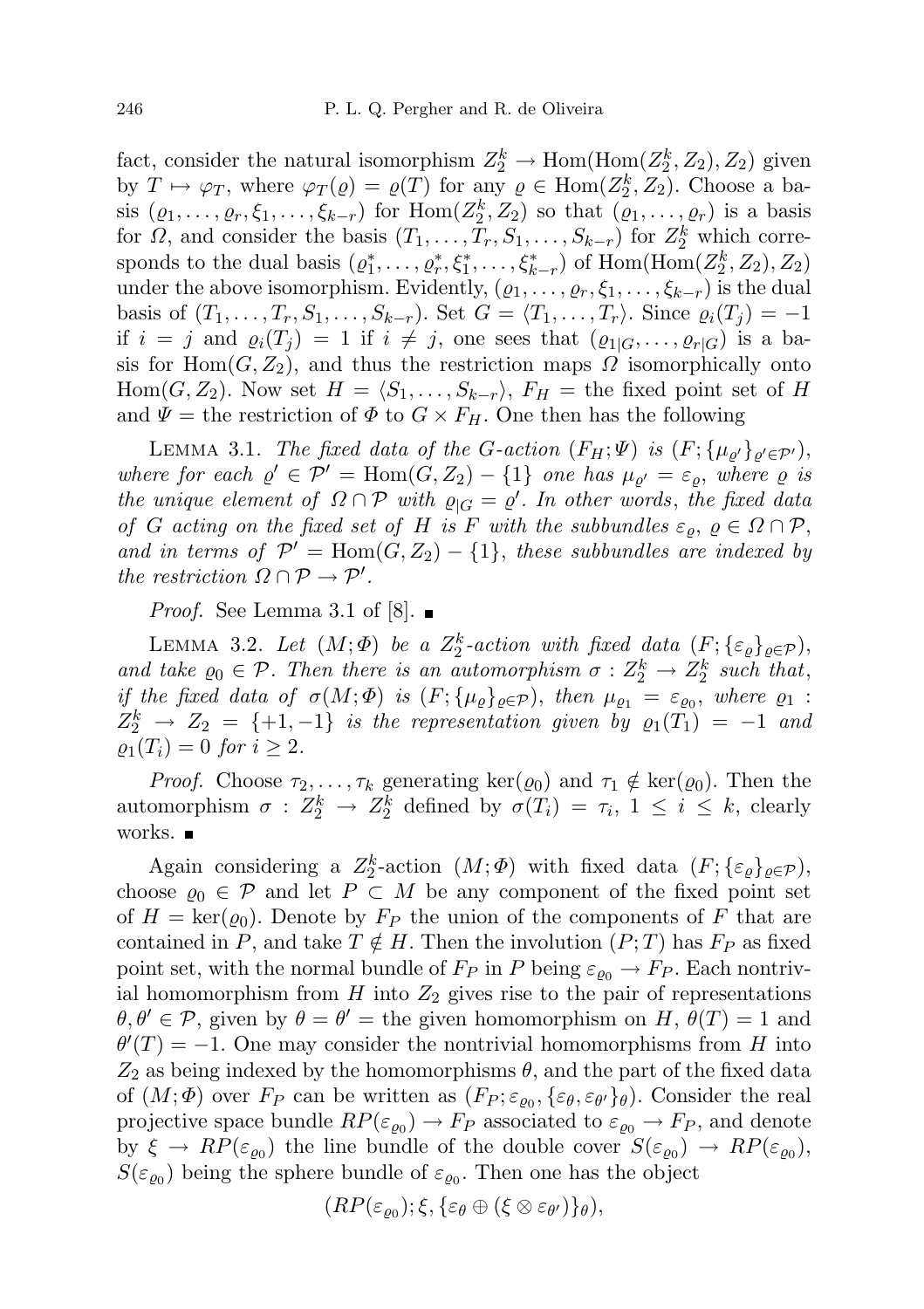the projective space bundle  $RP(\varepsilon_{\varrho_0})$  and a list of bundles over it formed by the standard line bundle  $\xi$  and the bundles  $\varepsilon_{\theta} \oplus (\xi \otimes \varepsilon_{\theta'})$ , where we are suppressing bundle maps. If we set  $m_{\theta} = \dim(\varepsilon_{\theta} \oplus (\xi \otimes \varepsilon_{\theta'}))$  and  $j = \dim(P)$ , this object represents an element in the bordism group

$$
\mathcal{N}_{j-1}\Big(BO(1)\times\prod_{\theta}BO(m_{\theta})\Big).
$$

LEMMA 3.3. The object  $(RP(\varepsilon_{\varrho_0}); \xi, {\varepsilon_{\theta} \oplus (\xi \otimes \varepsilon_{\theta'})\}_{\theta})$ , which is the union of the corresponding objects over each component of  $F_P$ , bounds as an element of  $\mathcal{N}_{j-1}(BO(1) \times \prod_{\theta} BO(m_{\theta}))$ .

Proof. This follows from the argument outlined in [6, Section 3; pp. 88–90] (or in [5, Section 2; pp. 107–108]), adapted to the situation in which  $F_P$  may have several components.  $\blacksquare$ 

LEMMA 3.4. Let F be a connected closed manifold,  $\varepsilon \rightarrow F$  a vector bundle over F with  $\dim(\varepsilon) = \dim(F)$  and  $\xi \to RP(\varepsilon)$  the usual line bundle. Suppose that  $\{\kappa_{\varrho}\}\$  and  $\{\kappa_{\varrho}'\}\$  are lists of vector bundles over F, indexed by the same set  $\mathcal{Q}$ , such that the list  $(RP(\varepsilon); \xi, {\kappa_\varrho \oplus (\xi \otimes \kappa'_\varrho)}_{\varrho \in \mathcal{Q}})$  is a (simultaneous) boundary. Then the list  $(F; \varepsilon, \{\kappa_\varrho, \kappa'_\varrho\}_{\varrho \in \mathcal{Q}})$  is simultaneously cobordant to  $(F; \tau, \{\kappa_\varrho, \kappa'_\varrho\}_{\varrho \in \mathcal{Q}})$ , where  $\tau$  is the tangent bundle of F.

Proof. The proof is exactly the argument involving characteristic numbers used in the proof of part b) of the lemma of [5, Section 3; p. 108].  $\blacksquare$ 

LEMMA 3.5. Let  $(M; \Phi)$  be a  $Z_2^k$ -action whose fixed point set consists of two components, K and L, and let  $(K; {\{\varepsilon_{\rho}\}}_{\rho \in \mathcal{P}}) \cup (L; {\{\mu_{\rho}\}}_{\rho \in \mathcal{P}})$  be the fixed data of  $\Phi$ . Suppose that, for every  $\rho \in \mathcal{P}$ ,  $\dim(\varepsilon_{\rho}) = \dim(K)$  (in particular,  $\dim(M) = 2^k \dim(K)$  and either  $\mu_{\varrho} = 0$  or  $\dim(\mu_{\varrho}) + \dim(L) \neq 0$  $\dim(\varepsilon_{\rho}) + \dim(K)$ . Then the list  $(K; {\varepsilon_{\varrho}}_{\varrho \in \mathcal{P}})$  is simultaneously cobordant to  $(K; {\{\tau_{\varrho}\}}_{\varrho \in \mathcal{P}})$ , where, for each  $\varrho \in \mathcal{P}, {\tau_{\varrho}}$  is the tangent bundle of K.

*Proof.* If  $\mu_{\rho} = 0$ , then L is a component of the fixed point set of ker( $\varrho$ ), and thus the component of  $\ker(\varrho)$  containing K does not contain L. If  $\dim(\mu_{\rho}) + \dim(L) \neq \dim(\varepsilon_{\rho}) + \dim(K)$ , the component of ker( $\varrho$ ) containing K (with dimension  $\dim(\varepsilon_{\rho}) + \dim(K) = 2 \dim(K)$ ) is different from the component of ker( $\varrho$ ) containing L (with dimension  $\dim(\mu_{\rho})+\dim(L)$ ). Thus, for every  $\rho \in \mathcal{P}$ , the component of ker( $\rho$ ) containing K does not contain L. By Lemma 3.3, the list  $(RP(\varepsilon_{\varrho}); \xi, {\{\varepsilon_{\theta} \oplus (\xi \otimes \varepsilon_{\theta'})\}_{\theta})}$  is then a simultaneous boundary for any  $\varrho \in \mathcal{P}$ . By iteratively applying Lemma 3.4  $2^k - 1$  times, one gets the result.

Returning to actions  $(M; \Phi)$  with fixed data  $(K; {\{\varepsilon_{\rho}\}}_{\rho \in \mathcal{P}}) \cup (L; {\{\mu_{\rho}\}}_{\rho \in \mathcal{P}}),$ where K and L have property  $\mathcal{H}$ , set  $\dim(M) = m$  and  $\dim(K) = p$  $\dim(L) = q$ . To ease the notation, for a vector bundle  $\theta$  over K (resp. over L), write  $\theta \equiv \eta$  when there exists an involution  $(W; T)$  fixing  $K \cup L$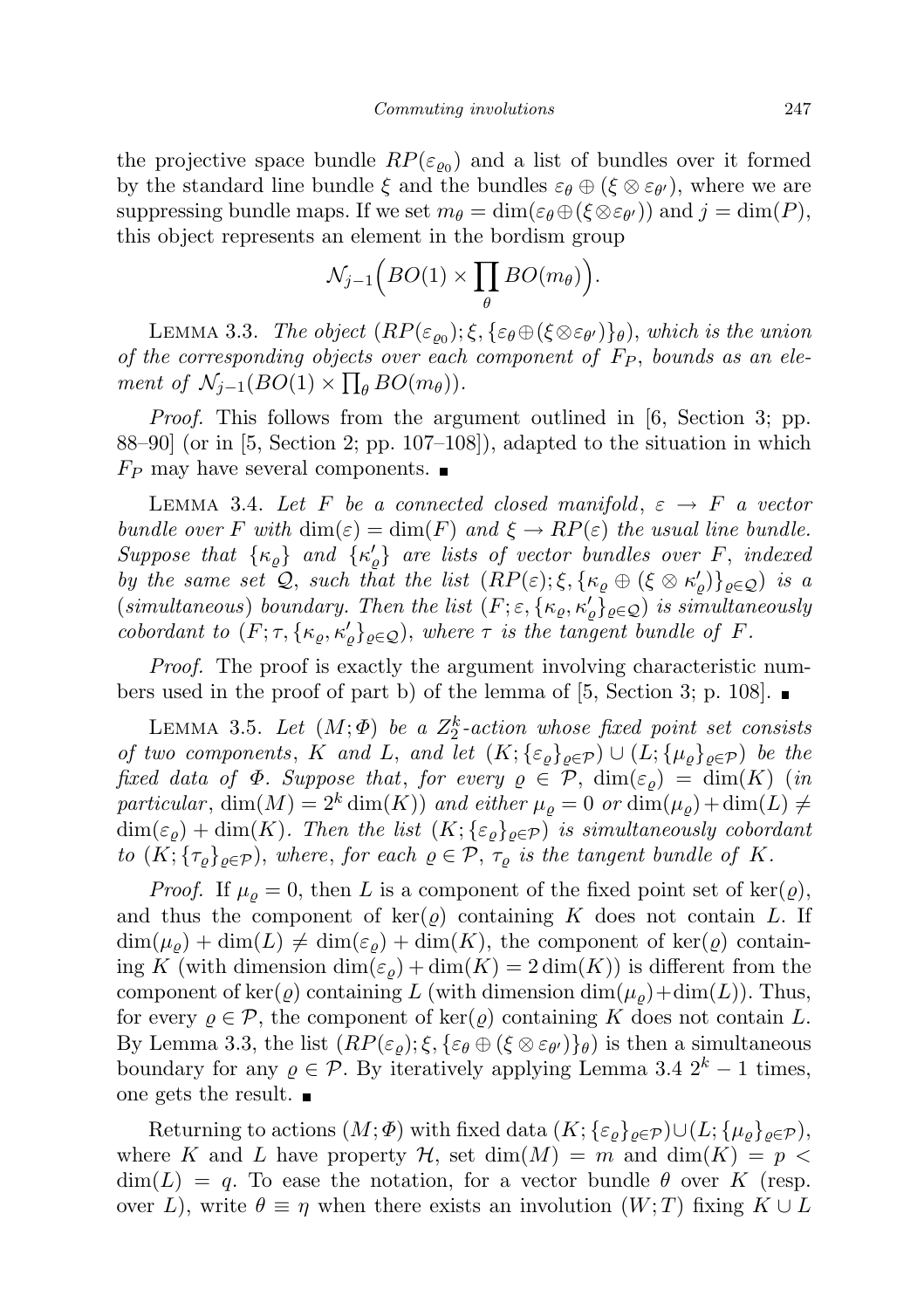and  $\theta$  is the normal bundle of K (resp. of L) in M; if W is not connected, we require that all components of  $W$  have the same dimension. Also write 0 for the zero bundle over K (resp. over L) and  $\theta \equiv \tau$  when  $\theta$  is cobordant to the tangent bundle over  $K$  (resp. over  $L$ ).

LEMMA 3.6.  $(\varepsilon_{\varrho}, \mu_{\varrho}) \equiv (\eta, \eta), (\tau, \tau), (0, 0), (\tau, 0)$  and  $(0, \tau)$  are the possibilities for the cobordism types of the pairs  $(\varepsilon_{\rho}, \mu_{\rho}), \rho \in \mathcal{P}$ .

*Proof.* For each  $\varrho \in \mathcal{P}$ , denote by  $U_{\varrho}$  and  $V_{\varrho}$  the components of the fixed point set of the subgroup  $\ker(\varrho)$  containing K and L, respectively. Then either  $U_{\varrho} = V_{\varrho}$  or  $U_{\varrho} \cap V_{\varrho} = \emptyset$ . Choose  $T \in Z_2^k - \text{ker}(\varrho)$ . In the first case,  $(U_{\varrho}, T)$ is an involution fixing  $K \cup L$ , which means that  $(\varepsilon_{\rho}, \mu_{\rho}) \equiv (\eta, \eta)$ . In the second case,  $(U_{\rho}, T)$  and  $(V_{\rho}, T)$  are involutions fixing K and L respectively. Since K has property H,  $\dim(U_{\rho}) = p$  or  $2p$ . If  $\dim(U_{\rho}) = p$ , then  $(U_{\rho}, T) =$  $(K, Id)$  and  $\varepsilon_{\rho} = 0$ . If  $\dim(U_{\rho}) = 2p$ , then  $(U_{\rho}, T)$  is cobordant to  $(K \times K; t)$ and  $\varepsilon_{\rho} \equiv \tau$  (see [3]). Similarly,  $\dim(V_{\rho}) = q$  or 2q;  $\mu_{\rho} = 0$  when  $\dim(V_{\rho}) = q$ and  $\mu_{\rho} \equiv \tau$  when  $\dim(V_{\rho}) = 2q$ . Thus,  $(\varepsilon_{\rho}, \mu_{\rho}) \equiv (\tau, \tau), (0, 0), (\tau, 0)$  or  $(0, \tau)$ in the second case (for dimensional reasons, all these types are different, except for  $(\eta, \eta)$  and  $(\tau, 0)$  when  $\dim(L) = 2 \dim(K)$ .

For  $Z_2^2$ -actions with fixed data  $(K; {\{\varepsilon_{\varrho_1}, \varepsilon_{\varrho_2}, \varepsilon_{\varrho_3}\}}) \cup (L; {\{\mu_{\varrho_1}, \mu_{\varrho_2}, \mu_{\varrho_3}\}})$ , we additionally have the following

LEMMA 3.7. Suppose that  $(\varepsilon_{\varrho_i}, \mu_{\varrho_i}) \equiv (\eta, \eta)$  for at least one  $i \in$  ${1, 2, 3}$ . Then the only possibilities for the cobordism types of the objects  $((\varepsilon_{\varrho_1}, \varepsilon_{\varrho_2}, \varepsilon_{\varrho_3}), (\mu_{\varrho_1}, \mu_{\varrho_2}, \mu_{\varrho_3}))$  are, up to permutations,  $((\eta, \eta, \tau), (\eta, \eta, \tau))$ and  $((\eta, 0, 0), (\eta, 0, 0))$ .

*Proof.* Using Lemma 3.6 and the facts that  $p < q$ ,  $p + \sum_{i=1}^{3} \dim(\varepsilon_{\varrho_i}) =$  $q + \sum_{i=1}^{3} \dim(\mu_{\varrho_i})$  and  $p + \dim(\varepsilon_{\varrho_i}) = q + \dim(\mu_{\varrho_i})$  when  $(\varepsilon_{\varrho_i}, \mu_{\varrho_i}) \equiv (\eta, \eta)$ , we can easily show that all the possibilities except the two listed above are impossible for dimensional reasons.

In Lemma 3.6, if  $U_{\varrho} \cap V_{\varrho} = \emptyset$  for every  $\varrho \in \mathcal{P}$ , the argument shows that the possibilities for  $(\varepsilon_{\rho}, \mu_{\rho})$  are  $(\tau, \tau), (0, 0), (\tau, 0)$  and  $(0, \tau)$ . We will be first concerned with this case; to do this, recall the following

LEMMA 3.8. Suppose  $(M; \Phi)$ ,  $\Phi = (T_1, \ldots, T_k)$ , is a  $Z_2^k$ -action fixing F, where F has property  $H$ . Then  $(M; \Phi)$  is equivariantly cobordant to  $\sigma\varGamma_r^k(F\times F;t)$  for some automorphism  $\sigma:Z_2^k\to Z_2^k$  and some  $0\leq r\leq k.$ 

*Proof.* As mentioned in Section 1, this is the main result of  $[8]$ .

Returning to our previous notations, one then has the following

THEOREM 3.9. Suppose  $U_{\rho} \cap V_{\rho} = \emptyset$  for every  $\rho \in \mathcal{P}$ . Then there exist  $1 \leq r \leq k, 0 \leq s \leq k$  and automorphisms  $\sigma, \sigma' : Z_2^k \to Z_2^k$  such that  $(M; \Phi)$ is equivariantly cobordant to  $\sigma \Gamma_r^k(K \times K; t) \cup \sigma' \Gamma_s^k(L \times L; t)$ .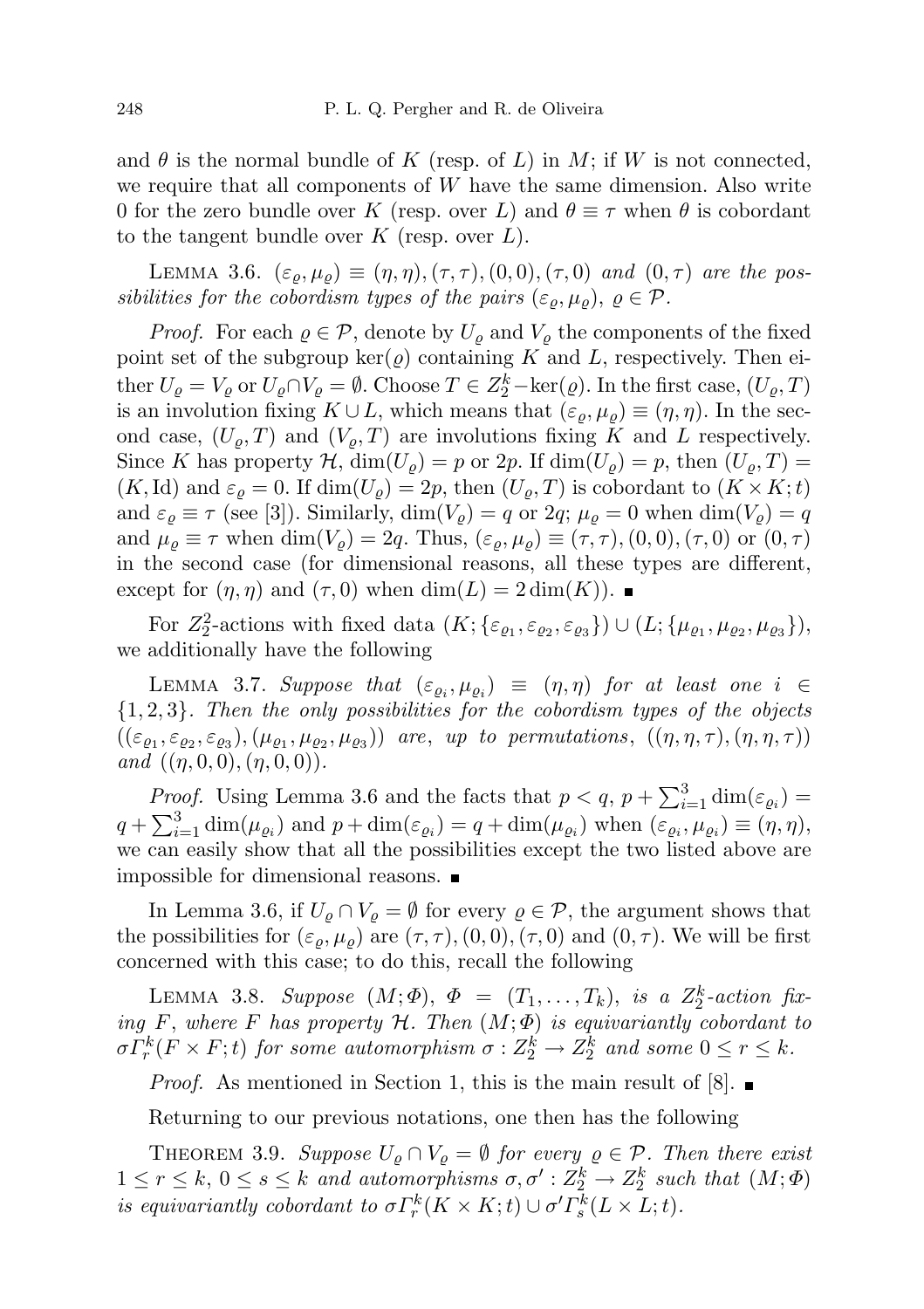*Proof.* Write  $M_K$  and  $M_L$  for the components of M containing K and L respectively. Since  $(M - (M_K \cup M_L); \Phi)$  is a  $Z_2^k$ -action without fixed points, the main result of [11] says that  $(M - (M_K \cup M_L); \Phi)$  bounds as a manifold with  $Z_2^k$ -action. Thus we can suppose, without loss of generality, that  $M = M_K \cup M_L$ . If  $M_K \cap M_L = \emptyset$ , we obtain the desired result by applying Lemma 3.8 to the actions  $(M_K; \Phi)$  and  $(M_L; \Phi)$  (and in this case we can have  $r = 1$  and  $s = 0$ ). Therefore we can assume that  $M = M_K = M_L$ is connected (and  $m > q > p$ ). Since

$$
\dim(K) + \sum_{\varrho \in \mathcal{P}} \dim(\varepsilon_{\varrho}) = \dim(L) + \sum_{\varrho \in \mathcal{P}} \dim(\mu_{\varrho}),
$$

the number of bundles  $\varepsilon_{\varrho} \equiv \tau$  is  $\geq 2$ . Let  $\varOmega$  be the subset of  $\text{Hom}(Z_2^k, Z_2)$ given by  $\Omega = \{1\} \cup \{\varrho \in \mathcal{P} \mid \varepsilon_{\varrho} \equiv \tau\}.$ 

We assert that  $\Omega$  is a subgroup of  $\text{Hom}(Z_2^k, Z_2)$ . In fact, take  $\varrho_1, \varrho_2 \in \Omega$ with  $\varrho_1 \neq \varrho_2$ , and suppose  $\varepsilon_{\varrho_3} = 0$ , where  $\varrho_3 = \varrho_1 \varrho_2$ . Since  $\{1, \varrho_1, \varrho_2, \varrho_3\}$  is a subgroup of  $\text{Hom}(Z_2^k, Z_2)$ , by Lemma 3.1 there exist subgroups  $G, H \subset$  $Z_2^k$  with G isomorphic to  $Z_2^2$  and  $Z_2^k = G \oplus H$ , so that the fixed data of the  $Z_2^2$ -action obtained by letting G act on the fixed point set  $F_H$  of H is  $(K; {\varepsilon_{\varrho_1,\varepsilon_{\varrho_2},\varepsilon_{\varrho_3}}}) \cup (L; {\mu_{\varrho_1,\mu_{\varrho_2},\mu_{\varrho_3}}})$ . Again we can write  $F_H =$  $F_K \cup F_L$ , where  $F_K$  and  $F_L$  are the components of  $F_H$  containing K and L respectively. If  $F_K \cap F_L = \emptyset$ , the  $Z_2^2$ -action  $(F_K; \Phi_{|G})$  has fixed data  $(K; {\{\varepsilon_{\varrho_1}, \varepsilon_{\varrho_2}, \varepsilon_{\varrho_3}\}})$  with  $\varepsilon_{\varrho_1} \equiv \tau$ ,  $\varepsilon_{\varrho_2} \equiv \tau$  and  $\varepsilon_{\varrho_3} = 0$ , thus contradicting Lemma 3.8. Therefore  $F_K = F_L$  and the  $Z_2^2$ -action  $(F_K; \Phi_{|G})$  has fixed data  $(K; {\{\varepsilon_{\varrho_1}, \varepsilon_{\varrho_2}, \varepsilon_{\varrho_3}\}}) \cup (L; {\{\mu_{\varrho_1}, \mu_{\varrho_2}, \mu_{\varrho_3}\}})$  with at least one  $\mu_{\varrho_i}$  being nonzero. Because

$$
\dim(F_K) = \dim(K) + \dim(\varepsilon_{\varrho_1}) + \dim(\varepsilon_{\varrho_2}) + \dim(\varepsilon_{\varrho_3}) = 3p
$$
  
= 
$$
\dim(L) + \dim(\mu_{\varrho_1}) + \dim(\mu_{\varrho_2}) + \dim(\mu_{\varrho_3}) \ge 2q
$$

and  $q > p$ , one necessarily has  $\dim(L) + \dim(\mu_{\varrho_1}) + \dim(\mu_{\varrho_2}) + \dim(\mu_{\varrho_3}) = 2q$ and there is only one  $\mu_{\varrho_i}$  with  $\mu_{\varrho_i} \equiv \tau$ . By Lemma 3.2, there is then an automorphism  $\sigma : Z_2^2 \to Z_2^2$  such that  $(L; {\mu_{\varrho_1}, \mu_{\varrho_2}, \mu_{\varrho_3}})$  is simultaneously cobordant to the fixed data of the  $Z_2^2$ -action  $\sigma \Gamma_1^2(L \times L; t)$ , and hence  $(F_K; \Phi_{|G}) \cup \sigma \Gamma_1^2(L \times L; t)$  is equivariantly cobordant to a  $Z_2^2$ -action with fixed data  $(K; \{\varepsilon_{\varrho_1}, \varepsilon_{\varrho_2}, \varepsilon_{\varrho_3}\})$ . This again contradicts Lemma 3.8, which forces  $\varepsilon_{\varrho_3} \equiv \tau$  and  $\Omega$  to be a subgroup of  $\text{Hom}(Z_2^k, Z_2)$ . In particular, the number of bundles  $\varepsilon_{\varrho}$  with  $\varepsilon_{\varrho} \equiv \tau$  is  $2^r - 1$  for some  $2 \le r \le k$  (*r* is the dimension of  $\Omega$  as  $Z_2$ -vector space) and  $m = 2^r p$ .

By Lemma 3.1, there exist subgroups  $G, H \subset Z_2^k$  with G isomorphic to  $Z_2^r$  and  $Z_2^k = G \oplus H$ , so that the fixed data of G acting on the fixed point set  $F_H$  of H is  $(K; {\{\varepsilon_\rho\}}_{\rho \in \Omega \cap \mathcal{P}}) \cup (L; {\{\mu_\rho\}}_{\rho \in \Omega \cap \mathcal{P}})$ . As in the previous argument, write  $F_H = F_K \cup F_L$ . Since  $\varepsilon_{\rho} = 0$  for every  $\rho \in \mathcal{P} - (\Omega - \{1\}),$  $M = F_K = F_L = F_H$ . Then one has a  $\bar{Z}_2^r$ -action  $(M; \Phi_{|G})$  with fixed data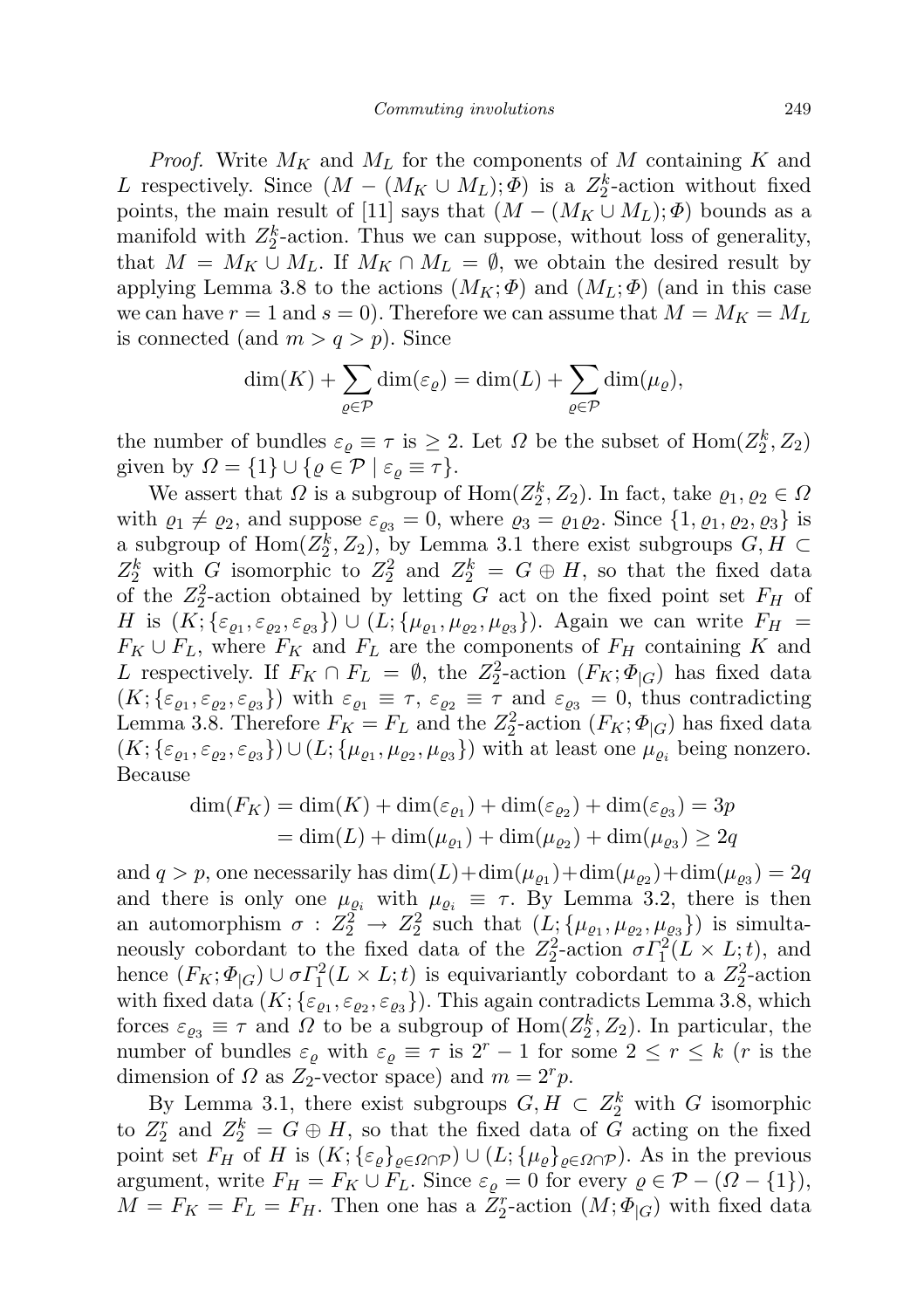$(K; {\{\varepsilon_\varrho\}}_{\varrho \in \Omega \cap \mathcal{P}}) \cup (L; {\{\mu_\varrho\}}_{\varrho \in \Omega \cap \mathcal{P}})$  where, for each  $\varrho \in \Omega \cap \mathcal{P}$ ,  $\dim(\varepsilon_\varrho) =$  $\dim(K)$  and either  $\mu_{\varrho} = 0$  or  $\dim(\mu_{\varrho}) + \dim(L) = 2q > 2p = \dim(\varepsilon_{\varrho}) +$ dim(K). By Lemma 3.5, it follows that the list  $(K; {\{\varepsilon_\rho\}}_{\rho \in \Omega \cap \mathcal{P}})$  is simultaneously cobordant to  $(K; {\{\tau_\rho\}}_{\rho \in \Omega \cap \mathcal{P}})$ , where, for each  $\rho \in \Omega \cap \mathcal{P}$ ,  $\tau_\rho$  is the tangent bundle  $\tau \to K$ .

Now choose a basis  $(T'_1, \ldots, T'_r, T''_{r+1}, \ldots, T''_k)$  for  $Z_2^k$  so that  $(T'_1, \ldots, T'_r)$ is a basis for G and  $(T''_{r+1}, \ldots, T''_k)$  is a basis for H. Consider the automorphism  $\varphi : G \to G$  where  $\varphi(T_i) = T'_i$  if  $1 \leq i \leq r$  and  $\varphi(T_i) = T''_i$ if  $r < i \leq k$ , and the  $Z_2^k$ -action  $\varphi(M^m; \Phi)$ . To describe the part of the fixed data of this action over K, note that if  $\rho \in \mathcal{P}$  is the trivial homomorphism on H, then  $\varrho \in \Omega$  and thus  $\varepsilon_{\rho} \equiv \tau$ ; otherwise,  $\varrho \notin \Omega$ , which means that  $\varepsilon_{\varrho} = 0$ . Since the list  $\{\varepsilon_{\varrho}\}_{{\varrho} \in \Omega \cap {\mathcal{P}}}$  is simultaneously cobordant to  ${\{\tau_\varrho\}}_{\varrho\in\Omega\cap\mathcal{P}}$ , the part of the fixed data of  $\varphi(M^m;\Phi)$  over K is then simultaneously cobordant to the list  $\{\varepsilon_\varrho\}_{\varrho \in \mathcal{P}}$  given by  $\varepsilon_\varrho = \tau$  when  $\varrho$  is the trivial homomorphism on H and  $\varepsilon_{\varrho} = 0$  otherwise, which in turn is the fixed data of the  $Z_2^k$ -action  $\Gamma_r^k(K \times K; t)$ . Setting  $\sigma = \varphi^{-1}$ , one sees that the  $Z_2^k$ -action  $(M; \Phi) \cup \sigma \Gamma_r^k(K \times K; t)$  is equivariantly cobordant to a  $Z_2^k$ -action fixing L. By Lemma 3.8, this action is equivariantly cobordant to  $\sigma' F_s^k(L \times L; t)$  for some automorphism  $\sigma' : Z_2^k \to Z_2^k$  and some  $1 \leq s \leq k$ , which gives the result.

REMARK. Note that, if the  $Z_2^k$ -action  $(M; \Phi)$  is equivariantly cobordant to  $\sigma \Gamma_r^k(K \times K; t) \cup \sigma' \Gamma_s^k(L \times L; t)$ , then  $\dim(M) = 2^r \dim(K) = 2^s \dim(L)$ . Writing  $\dim(K) = 2^{\alpha}b$  and  $\dim(L) = 2^{\alpha}d$ , where b and d are odd, one then has  $b = d$ . Thus, if  $b \neq d$ , there is no action of the above type fixing  $K \cup L$ .

In the terminology of Section 1, Theorem 3.9 says that, under the hypotheses in question,  $(M; \Phi)$  belongs to  $\mathcal{P}_{k,\tau}^m(K \cup L) \subset \mathcal{P}_k(K \cup L)$ , where  $\tau$  is the partition  $\{\{K\},\{L\}\}\$ . Therefore we can assume from now on that there is at least one  $\rho \in \mathcal{P}$  for which  $U_{\rho} = V_{\rho}$ . Writing as before  $M = M_K \cup M_L$ , one has in this case  $M = M_K = M_L$  connected because  $M_K \supset U_\rho = V_\rho \subset M_L$ . The following result closes the task proposed in this section.

THEOREM 3.10. Let  $(M; \Phi)$  be a  $Z_2^k$ -action with fixed data  $(K; \{ \varepsilon_\varrho \}_{\varrho \in \mathcal{P}})$  $\cup (L; {\mu_\varrho}_{\varrho\in\mathcal{P}})$  as above. Write  $\mathcal{P}_1 = {\varrho \in \mathcal{P} \mid (\varepsilon_\varrho, \mu_\varrho) \equiv (\eta, \eta)}, \mathcal{P}_2 =$  $\{\varrho \in \mathcal{P} \mid (\varepsilon_{\varrho}, \mu_{\varrho}) \equiv (\tau, \tau) \}$  and  $\mathcal{P}_3 = \{\varrho \in \mathcal{P} \mid (\varepsilon_{\varrho}, \mu_{\varrho}) = (0, 0) \}$ . Then  $\mathcal{P} = \mathcal{P}_1 \cup \mathcal{P}_2 \cup \mathcal{P}_3$ ,  $\mathcal{P}_1$  has  $2^{r-1}$  elements and  $\mathcal{P}_2$  has  $2^{r-1} - 1$  elements for some  $1 \leq r \leq k$  (consequently,  $P_3$  has  $2^k - 2^r$  elements). Further, there is an automorphism  $\sigma: Z_2^k \to Z_2^k$  such that the pairs  $(\varepsilon_{\varrho}, \mu_{\varrho})$  are indexed by P following the pattern of an action of the type  $\sigma\varGamma_r^k(\bar W;\bar T),$  where  $(W;T)$ is an involution fixing  $K \cup L$  with W connected.

*Proof.* By hypothesis, there is at least one  $\varrho_0 \in \mathcal{P}$  for which  $U_{\varrho_0} = V_{\varrho_0}$ , and  $(\varepsilon_{\varrho_0}, \mu_{\varrho_0}) \equiv (\eta, \eta)$ . For any  $\varrho \in \mathcal{P} - {\varrho_0}$ , we apply Lemma 3.1 to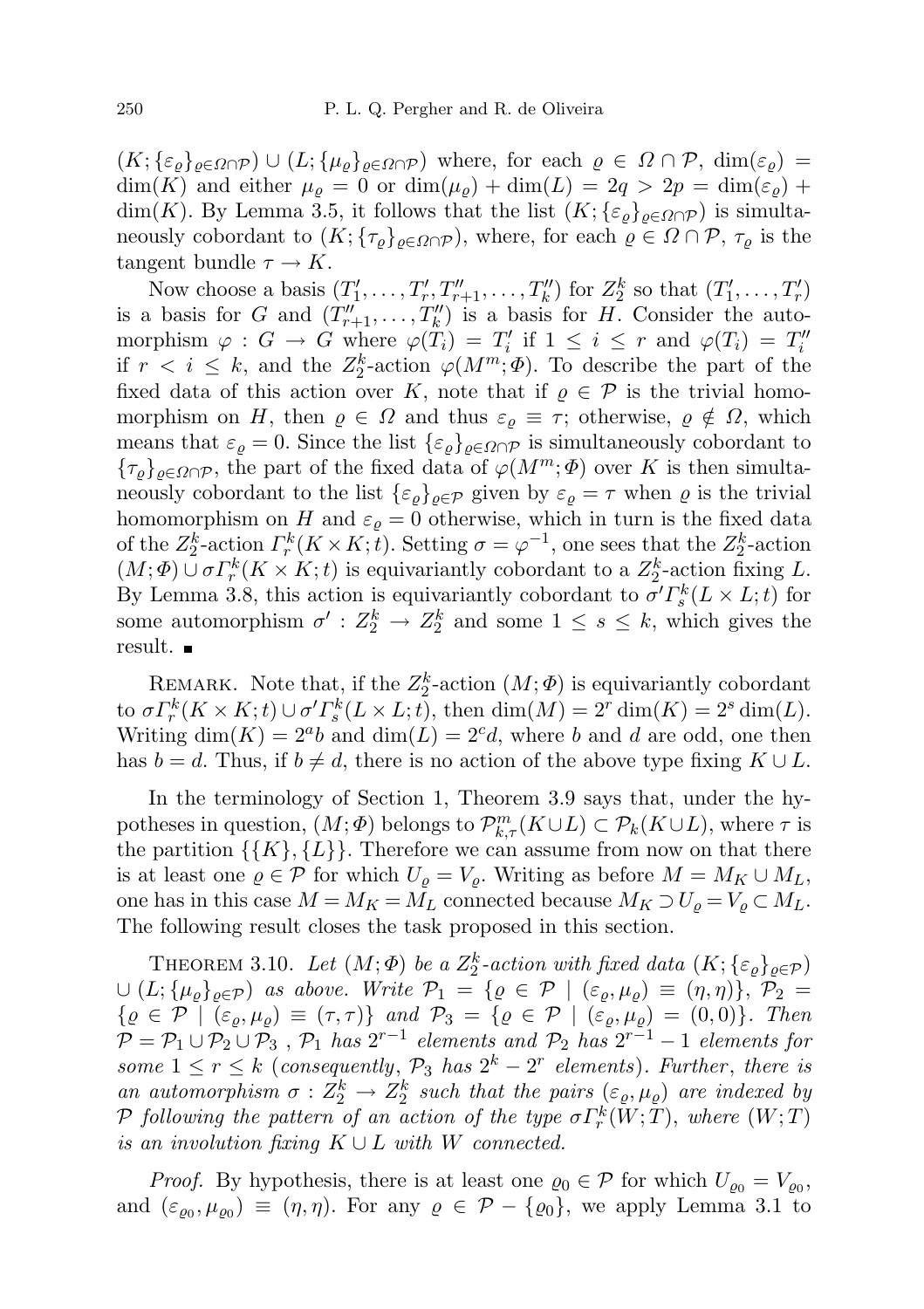the subgroup  $\{1, \varrho_0, \varrho, \varrho_0\varrho\} \subset \text{Hom}(Z_2^k, Z_2)$  to conclude that there exist subgroups  $G, H \subset Z_2^k$  with G isomorphic to  $Z_2^2$  and  $Z_2^k = G \oplus H$ , so that the fixed data of the  $Z_2^2$ -action obtained by letting G act on the fixed point set  $F_H$  of H is  $(K; {\{\varepsilon_{\varrho_0}, \varepsilon_{\varrho, \varrho}}\}) \cup (L; {\{\mu_{\varrho_0}, \mu_{\varrho, \varrho_{\varrho}}\}})$ . By the argument outlined before Lemma 3.1,  $H \subset \text{ker}(\varrho_0)$ ; writing as before  $F_H = F_K \cup F_L$ , one then has  $U_{\rho_0} = V_{\rho_0} \subset F_H$ , and thus  $F_H = F_K = F_L$  is connected. By Lemma 3.7, one has the following possibilities:

- (i)  $(\varepsilon_{\varrho}, \mu_{\varrho}) = (0, 0)$  and  $(\varepsilon_{\varrho_0 \varrho}, \mu_{\varrho_0 \varrho}) = (0, 0);$
- (ii)  $(\varepsilon_{\rho}, \mu_{\rho}) = (\eta, \eta)$  and  $(\varepsilon_{\rho_0 \rho}, \mu_{\rho_0 \rho}) = (\tau, \tau)$ ; or
- (iii)  $(\varepsilon_{\rho}, \mu_{\rho}) = (\tau, \tau)$  and  $(\varepsilon_{\rho_0 \rho}, \mu_{\rho_0 \rho}) = (\eta, \eta)$ .

This gives  $P = P_1 \cup P_2 \cup P_3$ ; further, this shows that  $\rho \mapsto \rho_0 \rho$  determines a bijection between  $\mathcal{P}_1$  and  $\mathcal{P}_2 \cup \{1\}$ , with inverse given by the same rule.

We assert that  $\mathcal{P}_2 \cup \{1\}$  is a subgroup of  $\text{Hom}(Z_2^k, Z_2)$ . In fact, take  $\varrho_1, \varrho_2 \in \mathcal{P}_2$  with  $\varrho_1 \neq \varrho_2$ . As before, Lemma 3.1 gives a  $Z_2^2$ -action  $(F_K \cup F_L; \psi)$  with fixed data  $(K; \{\varepsilon_{\varrho_1}, \varepsilon_{\varrho_2}, \varepsilon_{\varrho_1 \varrho_2}\}) \cup (L; \{\mu_{\varrho_1}, \mu_{\varrho_2}, \mu_{\varrho_1 \varrho_2}\})$ . Suppose  $F_K = F_L$ , and set  $x = \dim(\varepsilon_{\varrho_1 \varrho_2})$ , and  $y = \dim(\mu_{\varrho_1 \varrho_2})$ . If  $(\varepsilon_{\varrho_1 \varrho_2}, \mu_{\varrho_1 \varrho_2})$  $\equiv (\eta, \eta)$ , then the  $Z_2^2$ -action  $(F_K \cup F_L; \psi)$  contradicts Lemma 3.7 because  $(\tau, \tau) \neq (\eta, \eta)$ . Since  $3p + x = 3q + y$  and  $p < q$ , we find that  $x > y$  and thus  $x \neq 0$ . This means that we cannot have  $(\varepsilon_{\varrho_1\varrho_2}, \mu_{\varrho_1\varrho_2}) \equiv (\tau, \tau)$ ,  $(0, \tau)$  or  $(0,0)$ , and there remains the possibility  $(\varepsilon_{\varrho_1\varrho_2},\mu_{\varrho_1\varrho_2}) \equiv (\tau,0)$ . In this case,  $(F_K \cup F_L; \psi)$  satisfies the hypotheses of Lemma 3.5, and thus  $(\varepsilon_{\varrho_1}, \varepsilon_{\varrho_2}, \varepsilon_{\varrho_1 \varrho_2})$ is simultaneously cobordant to  $(\tau_K, \tau_K, \tau_K)$ , where  $\tau_K \to K$  is the tangent bundle of K. It follows that the  $Z_2^2$ -action  $(F_K \cup F_L; \psi) \cup \Gamma_2^2(K \times K; t)$  is equivariantly cobordant to a  $Z_2^2$ -action with fixed data  $(L; \{\mu_{\varrho_1}, \mu_{\varrho_2}, \mu_{\varrho_1 \varrho_2}\}),$ which contradicts Lemma 3.8. Hence  $F_K \cap F_L = \emptyset$ , and we can apply Lemma 3.8 to the  $Z_2^2$ -actions  $(F_K; \psi)$  and  $(F_L; \psi)$  to conclude that  $(\varepsilon_{\varrho_1\varrho_2}, \mu_{\varrho_1\varrho_2}) \equiv$  $(\tau, \tau)$ , thus showing the assertion. It follows that  $\mathcal{P}_2$  has  $2^{r-1} - 1$  elements, and consequently  $\mathcal{P}_1$  has  $2^{r-1}$  elements for some  $2 \le r \le k$ .

To prove the last statement of the theorem, first note that  $\mathcal{P}_1 \cup \mathcal{P}_2 \cup \{1\}$ is a subgroup of  $\text{Hom}(Z_2^k, Z_2)$  isomorphic to  $Z_2^r$ : if  $\varrho_1, \varrho_2 \in \mathcal{P}_1$ , then  $\varrho_0 \varrho_1$  and  $\varrho_0 \varrho_2$  belong to the subgroup  $\mathcal{P}_2 \cup \{1\}$  and  $(\varrho_0 \varrho_1)(\varrho_0 \varrho_2) = \varrho_1 \varrho_2 \in \mathcal{P}_2 \cup \{1\}.$ If  $\varrho_1 \in \mathcal{P}_1$  and  $\varrho_2 \in \mathcal{P}_2$ , then  $\varrho_2$  can be written as  $\varrho_2 = \varrho'_1 \varrho_0$  with  $\varrho'_1 \in \mathcal{P}_1$ , and  $\varrho_1 \varrho'_1 \in \mathcal{P}_2 \cup \{1\}$  by the previous argument; thus  $\varrho_1 \varrho_2 =$  $\varrho_0(\varrho_1\varrho_1') \in \mathcal{P}_1$ . In this way, Lemma 3.1 gives a decomposition  $Z_2^k = G \oplus H$ , with G isomorphic to  $Z_2^r$  and with the  $Z_2^r$ -action  $(F_H; \Phi_{|G})$  having fixed data  $(K; {\{\varepsilon_\varrho\}}_{\varrho \in {\mathcal P}_1 \cup {\mathcal P}_2}) \cup (L; {\{\mu_\varrho\}}_{\varrho \in {\mathcal P}_1 \cup {\mathcal P}_2})$ . For dimensional reasons,  $F_H =$  $F_K \cup F_L = F_K = F_L = M$ , and thus each element of H acts in M as the identity involution. Applying again Lemma 3.1 to the action  $(M; \Phi_G)$  and the subgroup  $\mathcal{P}_2 \cup \{1\} \subset \mathcal{P}_1 \cup \mathcal{P}_2 \cup \{1\}$ , one obtains a decomposition  $G = G_1 \oplus G_2$ and the action  $(F_{G_2}; \Phi_{|G_1})$  with fixed data  $(K; \{\varepsilon_\varrho\}_{\varrho \in \mathcal{P}_2}) \cup (L; \{\mu_\varrho\}_{\varrho \in \mathcal{P}_2})$ . Since  $G_1$  is isomorphic to  $Z_2^{r-1}$ ,  $G_2$  is isomorphic to  $Z_2$ ; denote by S the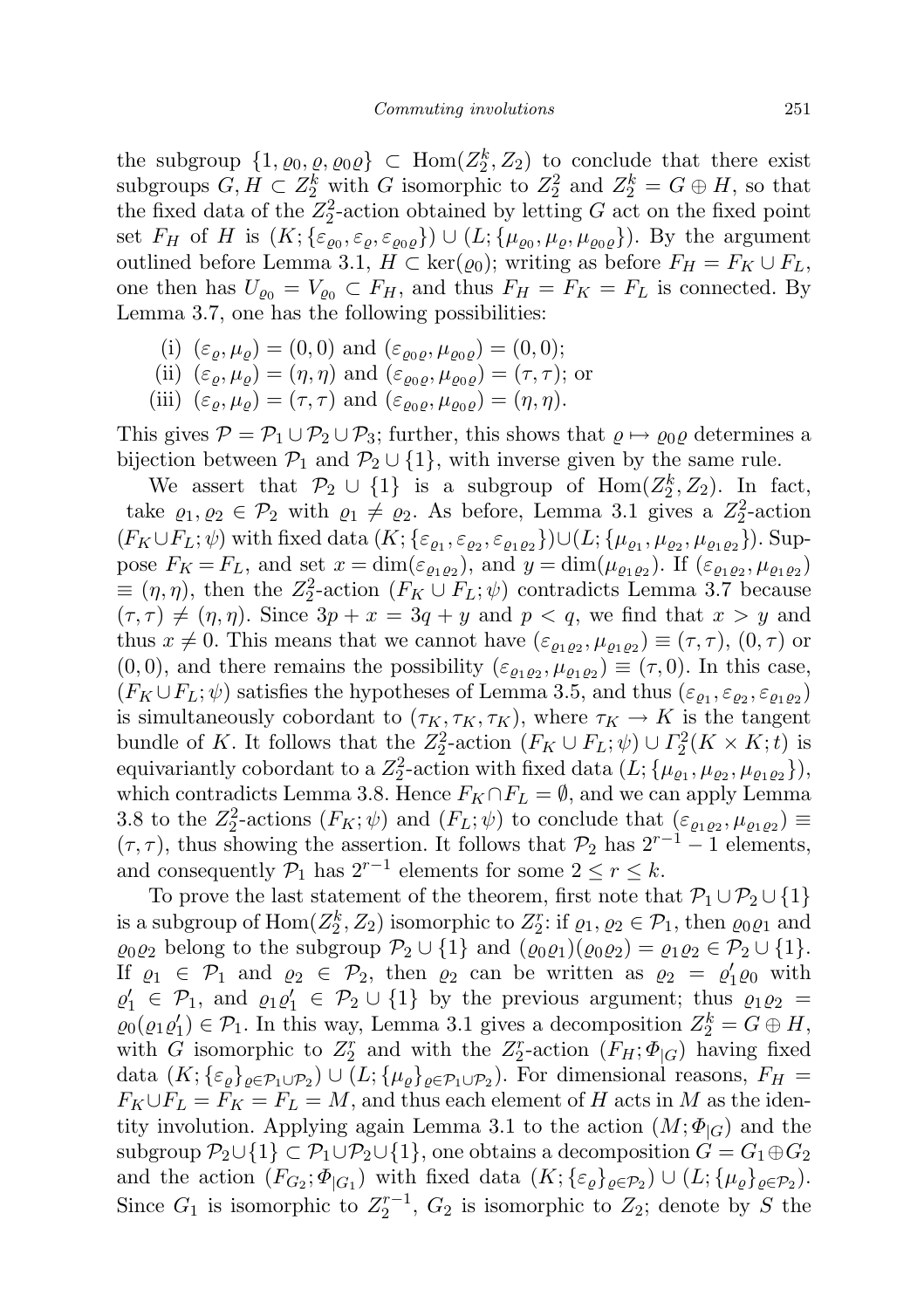generator of  $G_2$  and by  $\nu \to F_{G_2} = F_S$  the normal bundle of  $F_{G_2}$  in M. One knows that S acts as  $-1$  in  $\nu$ . Since

$$
\nu_{|K\cup L} = \left(\bigoplus_{\varrho \in \mathcal{P}_1} \varepsilon_{\varrho} \to K\right) \cup \left(\bigoplus_{\varrho \in \mathcal{P}_1} \mu_{\varrho} \to L\right),\,
$$

S acts as  $-1$  in  $\varepsilon_{\varrho}$  and in  $\mu_{\varrho}$  for every  $\varrho \in \mathcal{P}_1$ . Evidently, S acts as 1 in  $F_{G_2} = F_S$  and thus S acts as 1 in  $\varepsilon_\rho$  and in  $\mu_\rho$  for every  $\rho \in \mathcal{P}_2$ . Choose  $\tau_{r+1}, \ldots, \tau_k$  generating H (one may have  $H = \{1\}$ , in which case this step is unnecessary) and  $f_2, \ldots, f_r$  generating  $G_1$ . Consider the automorphism  $\varphi: Z_2^k \to Z_2^k$  given by  $\varphi(T_1) = S$ ,  $\varphi(T_i) = f_i$  if  $2 \leq i \leq r$  and  $\varphi(T_i) = \tau_i$ if  $r + 1 \leq i \leq k$ . Then in the fixed data of the  $Z_2^k$ -action  $\varphi(M; \Phi)$  the pairs  $(\varepsilon_{\rho}, \mu_{\rho})$  are indexed by P following the pattern of an action of the type  $\Gamma_r^k(W;T)$ , where  $(W;T)$  is an involution fixing  $K \cup L$  with W connected. Setting  $\sigma = \varphi^{-1}$ , one gets the result.

4. Simultaneous cobordism of the fixed data. As we have seen, a  $Z_2^k$ -action  $(M; \Phi)$  as in Theorem 3.10 gives rise to a set of  $2^{r-1}$  involutions  $(U_{\rho} \cup V_{\rho}; T_{\rho}), \varrho \in \mathcal{P}_1$ , where  $\dim(U_{\rho}) = \dim(V_{\rho}), T_{\rho} \notin \ker(\varrho)$  and the fixed point set of  $T<sub>o</sub>$  is  $K \cup L$ . These involutions determine, in turn, a subset of the set of all equivariant cobordism classes of involutions fixing  $K \cup L$ ,  $\mathcal{A}_1(K \cup L)$ . In order to better understand this subset, one needs to know some additional facts about it. In general, for a given  $F$  which is not a boundary,  $\mathcal{A}_1(F)$  may be empty (take for instance  $F = S^n \cup \{\text{point}\}, S^n$  the n-sphere with  $n \neq 1, 2, 4$  and 8 [2, Theorem 27.6]) and it is always finite (this follows from the strengthened Boardman  $5/2$ -theorem of [3]). Denote by  $R<sup>j</sup>$ (resp. by  $R$ ) the trivial j-dimensional resp. (resp. one-dimensional) vector bundle over any base space. An element  $[(W^n;T)] \in \mathcal{A}_1(F)$  is determined by the cobordism class of the normal bundle  $\eta \to F$ , which is a union of bundles over the components of F. There is a greatest natural number  $p \geq 0$ for which  $\eta$  is cobordant to a bundle  $\kappa \oplus R^p \to F$  (p is the same over all the components). Now one knows from [2, Theorem 26.4] that if  $\eta \to F$  is the fixed data of an involution and  $\eta \to F$  is equivalent to  $\eta' \oplus R \to F$ , then  $\eta' \to F$  is also the fixed data of an involution. It follows that there are involutions  $(\overline{W}^{n-p+i};T)$  fixing F for which the normal bundle of F in  $\overline{W}^{n-p+i}$  is  $\kappa \oplus R^i$  for  $0 \leq i \leq p$ , with  $(\overline{W}^{n-p+p};T)$  cobordant to  $(W^n;T)$ . Further, one knows how to add additional trivial bundles to the normal bundle of an involution. One may form

$$
\Gamma(W^n; T) = \left(\frac{S^1 \times W^n}{-1 \times T}; \text{conjugation} \times 1\right).
$$

The fixed point set of this involution consists of a copy of  $F$  with normal bundle  $\eta \oplus R \to F$  and a copy of  $W^n$  with normal bundle  $R \to W^n$ . If  $W^n$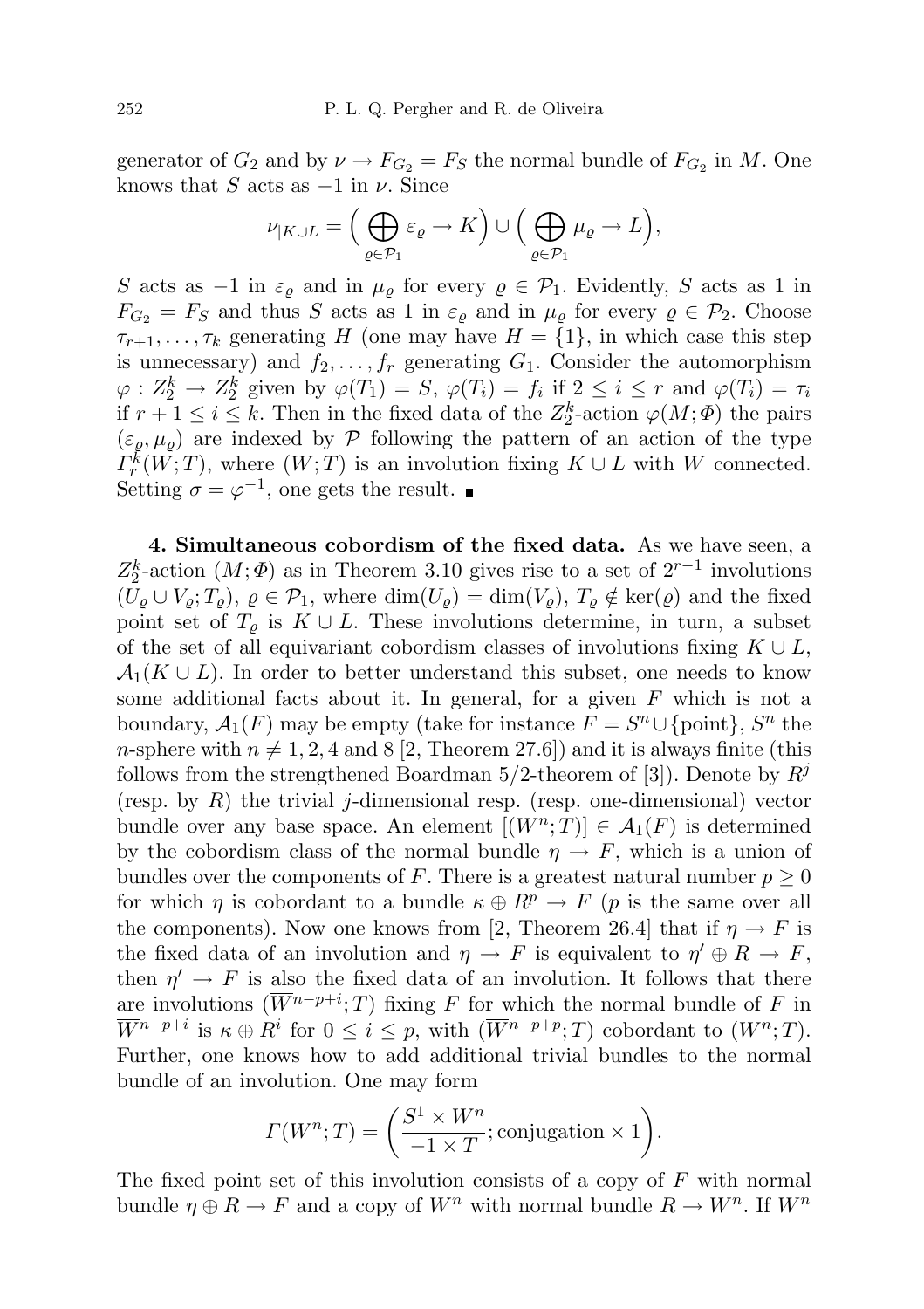bounds as a manifold, then  $R \to W^n$  bounds as a bundle and  $\Gamma(W^n;T)$ is cobordant to an involution with fixed data  $\eta \oplus R \to F$ . This procedure of removing sections and adding trivial bundles provides a subset of  $\mathcal{A}_1(F)$ with representatives having fixed data  $\kappa \oplus R^i \to F$ ,  $0 \leq i \leq p+t$ ,  $t \geq 0$ , where, in the process of adding trivial bundles, t is the first number for which the involution  $(\overline{W}^{n+t};T)$  has the underlying manifold  $\overline{W}^{n+t}$  nonbounding, and  $\mathcal{A}_1(F)$  is a disjoint union of subsets of this type.

Now, if  $(W; T)$  has fixed data  $\eta \to F$ , then the fixed data of a  $Z_2^k$ -action obtained by removing sections from the fixed data of an action of the type  $\sigma \Gamma_r^k(W;T)$  has  $2^{r-1}$  eigenbundles obtained by removing sections from  $\eta$ . Thus, the corresponding  $2^{r-1}$  involutions (fixing F) belong to the same subset of  $\mathcal{A}_1(F)$ . Also this fixed data has  $2^{r-1} - 1$  eigenbundles obtained by removing sections from the tangent bundle of  $F$ ; in particular, if some component of F has property  $H$ , then the tangent bundle over this component has no sections (see [8]), and thus no section can be removed from these  $2^{r-1}-1$  eigenbundles over F. By comparison, our next (and final) task is to show that the  $2^{r-1}$  involutions  $(U_{\varrho} \cup V_{\varrho}; T_{\varrho}), \varrho \in \mathcal{P}_1$ , given by Theorem 3.10, belong to the same subset of  $\mathcal{A}_1(K \cup L)$ , and that the lists  $(K; {\{\varepsilon_\varrho\}}_{\rho \in \mathcal{P}})$ and  $(L; {\mu_\varrho}_{\varrho\in\mathcal{P}})$ , with the description in terms of individual cobordism given by Theorem 3.10, are simultaneously cobordant to lists over  $K$  and  $L$ respectively, as described above.

This will be done by combining Lemma 3.4 with the following

LEMMA 4.1. Let F be a connected closed manifold,  $\varepsilon \to F$  a vector bundle over F with  $\dim(\varepsilon) = \dim(F)$  and  $\xi \to RP(\varepsilon)$  the usual line bundle. Suppose that  $\{\kappa_{\varrho}\}$  and  $\{\kappa'_{\varrho}\}$  are lists of vector bundles over F, indexed by the same set Q, such that the list  $(RP(\varepsilon); \xi, {\kappa_\varrho \oplus (\xi \otimes \kappa'_\varrho)}_{\varrho \in Q})$  is a (simultaneous) boundary. Choose any  $\varrho_0 \in \mathcal{Q}$ , and set  $p = \dim(\kappa_{\varrho_0}), q = \dim(\kappa_{\varrho_0}')$ . Then the list  $(F; \varepsilon, \kappa_{\varrho_0}, \kappa'_{\varrho_0}, {\kappa'_{\varrho}}, {\kappa'_{\varrho}}_{\varrho \in \mathcal{Q} - {\varrho_0}})$  is simultaneously cobordant to  $(F; \varepsilon, \kappa_{\varrho_0}, \kappa_{\varrho_0} \oplus R^{q-p}, \{\kappa_\varrho, \kappa'_\varrho\}_{\varrho \in \mathcal{Q} - \{\varrho_0\}})$  when  $p \leq q$ , and simultaneously cobordant to  $(F; \varepsilon, \kappa'_{\varrho_0} \oplus R^{p-q}, \kappa'_{\varrho_0}, {\kappa'_{\varrho}}, {\kappa'_{\varrho}}_{\varrho \in \mathcal{Q} - {\varrho_0}})$  when  $p \geq q$ .

*Proof.* Set  $n = \dim(F) = \dim(\varepsilon)$ ,  $m_{\varrho} = \dim(\kappa_{\varrho})$  and  $n_{\varrho} = \dim(\kappa_{\varrho}')$  for each  $\rho \in \mathcal{Q}$ ; in particular,  $m_{\rho_0} = p$  and  $n_{\rho_0} = q$ . Let

$$
W(F) = 1 + w_1 + \dots + w_n,
$$
  
\n
$$
W(\varepsilon) = 1 + \theta_1 + \dots + \theta_n,
$$
  
\n
$$
W(\kappa_{\varrho}) = 1 + u_1^{\varrho} \dots + u_{m_{\varrho}}^{\varrho},
$$
  
\n
$$
W(\kappa_{\varrho}') = 1 + v_1^{\varrho} + \dots + v_{n_{\varrho}}^{\varrho}
$$

be the respective Stiefel–Whitney classes. Letting  $c \in H^1(RP(\varepsilon); Z_2)$  be the first Stiefel–Whitney class of the line bundle  $\xi$ , one knows that the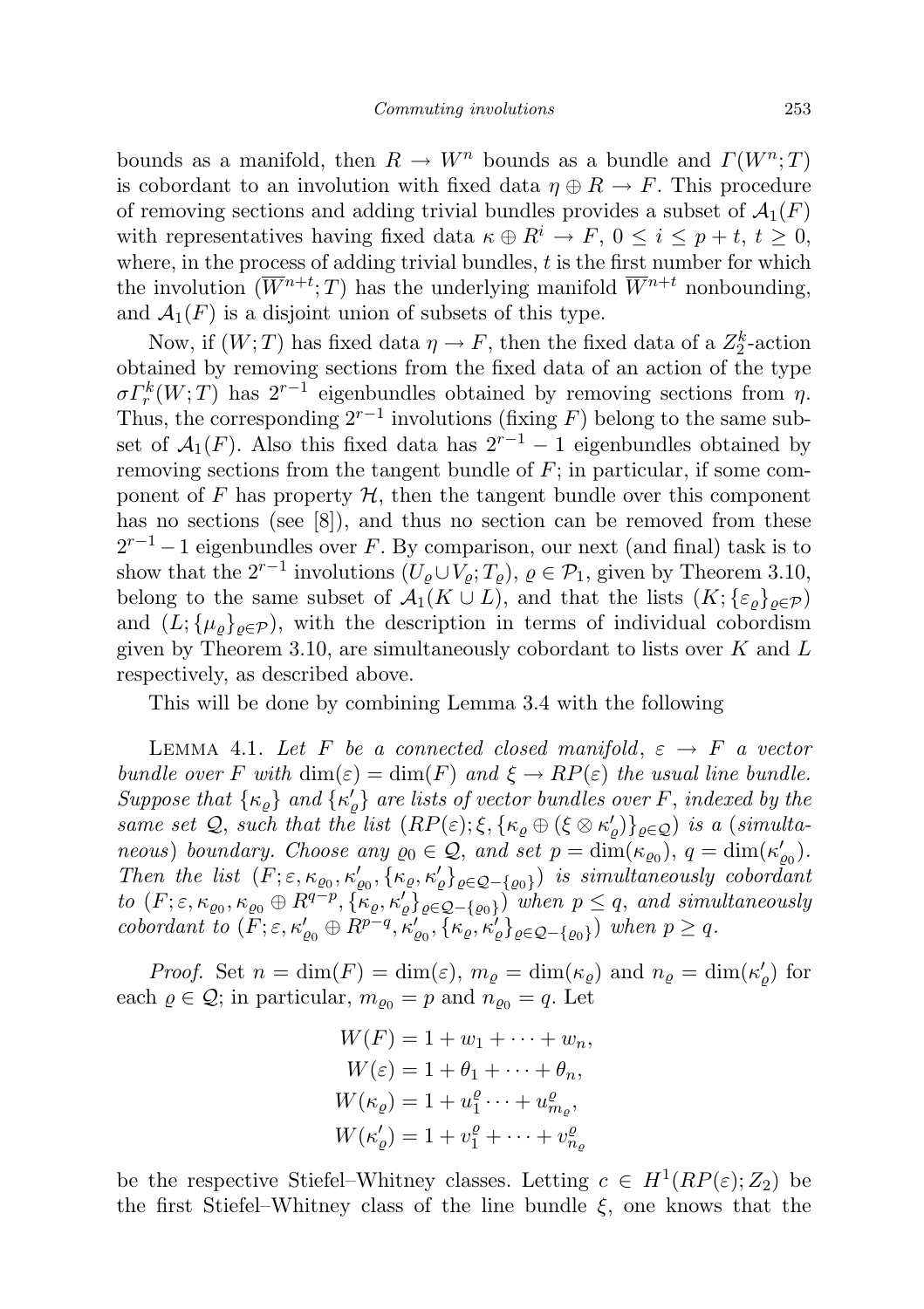Stiefel–Whitney class of  $RP(\varepsilon)$  is

 $W(RP(\varepsilon)) = (1+w_1+\cdots+w_n) \cdot \{(1+c)^n + \theta_1(1+c)^{n-1} + \cdots + \theta_{n-1}(1+c) + \theta_n\},$ the Stiefel–Whitney class of  $\xi$  is  $W(\xi) = 1+c$ , and the Stiefel–Whitney class of  $\kappa_{\varrho}\oplus(\xi\otimes\kappa_{\varrho'})$  is

$$
W(\kappa_{\varrho} \oplus (\xi \otimes \kappa_{\varrho'})) = (1 + u_1^{\varrho} + \dots + u_{m_{\varrho}}^{\varrho})
$$
  
 
$$
\cdot \{(1 + c)^{n_{\varrho}} + v_1^{\varrho}(1 + c)^{n_{\varrho} - 1} + \dots + v_{n_{\varrho} - 1}^{\varrho}(1 + c) + v_{n_{\varrho}}^{\varrho}\}.
$$

Because  $(RP(\varepsilon); \xi, {\{\kappa_\varrho \oplus (\xi \otimes \kappa'_\varrho)\}_{\varrho \in \mathcal{Q}}})$  is a boundary, any class of dimension 2n−1 given by a product of classes  $w_i(RP(\varepsilon))$ , c and  $w_j(\kappa_\varrho \oplus (\xi \otimes \kappa_{\varrho'}))$  gives a zero characteristic number for  $RP(\varepsilon)$ . We will apply this using certain special classes, which are polynomials in the above classes, and were introduced in [9]. Specifically, for any  $r$ , one lets

$$
W[r] = \frac{W(RP(\varepsilon))}{(1+c)^{n-r}} \quad \text{and} \quad W_{\varrho}[r] = \frac{W(\kappa_{\varrho} \oplus (\xi \otimes \kappa_{\varrho'}))}{(1+c)^{n_{\varrho}-r}}.
$$

That is,

$$
W[r] = (1 + w_1 + \dots + w_n)
$$
  
\n
$$
\cdot \left\{ (1 + c)^r + \theta_1 (1 + c)^{r-1} + \dots + \theta_r + \frac{\theta_{r+1}}{1+c} + \dots + \frac{\theta_n}{(1+c)^{n-r}} \right\},
$$
  
\n
$$
W_{\varrho}[r] = (1 + u_1^{\varrho} + \dots + u_{m_{\varrho}}^{\varrho})
$$
  
\n
$$
\cdot \left\{ (1+c)^r + v_1^{\varrho} (1+c)^{r-1} + \dots + v_r^{\varrho} + \frac{v_{r+1}^{\varrho}}{1+c} + \dots + \frac{v_{n_{\varrho}}^{\varrho}}{(1+c)^{n_{\varrho}-r}} \right\}.
$$

These classes have the following special properties (see [9]):

 $W[r]_{2r} = w_r c^r + \text{terms with smaller } c \text{ powers},$  $W[r]_{2r+1} = (w_{r+1} + \theta_{r+1})c^r$  + terms with smaller c powers,  $W[r]_{2r+2} = \theta_{r+1}c^{r+1} + \text{terms with smaller } c \text{ powers},$ 

and in the same way,

 $W_{\varrho}[r]_{2r} = u_r^{\varrho} c^r + \text{terms with smaller } c \text{ powers},$  $W_{\varrho}[r]_{2r+1} = (u_{r+1}^{\varrho} + v_{r+1}^{\varrho})c^r + \text{terms with smaller } c \text{ powers},$  $W_{\varrho}[r]_{2r+2} = v_{r+1}^{\varrho} c^{r+1} + \text{terms with smaller } c \text{ powers.}$ 

For a sequence  $\omega = (i_1, \ldots, i_s)$  of natural numbers, one lets  $|\omega| = i_1 + i_2$  $\cdots + i_s$ , and for  $w = 1 + w_1 + \cdots + w_p$ , one lets  $w_\omega = w_{i_1} \cdots w_{i_s}$  be the product of the classes  $w_i$ .

Then given sequences  $\omega = (i_1, \ldots, i_s), \omega' = (j_1, \ldots, j_t), \omega_{\varrho} = (i_1^{\varrho})$  $i_1^{\varrho}, \ldots, i_{s_{\varrho}}^{\varrho})$ and  $\omega'_{\varrho} = (j_1^{\varrho})$  $\hat{f}_1^{\varrho}, \ldots, \hat{f}_{t_{\varrho}}^{\varrho}$  for each  $\varrho \in \mathcal{Q}$ , and a natural number  $1 \leq r \leq$  $\max\{p, q\}$  with

$$
|\omega| + |\omega'| + \sum_{\varrho} |\omega_{\varrho}| + \sum_{\varrho} |\omega'_{\varrho}| + r = n,
$$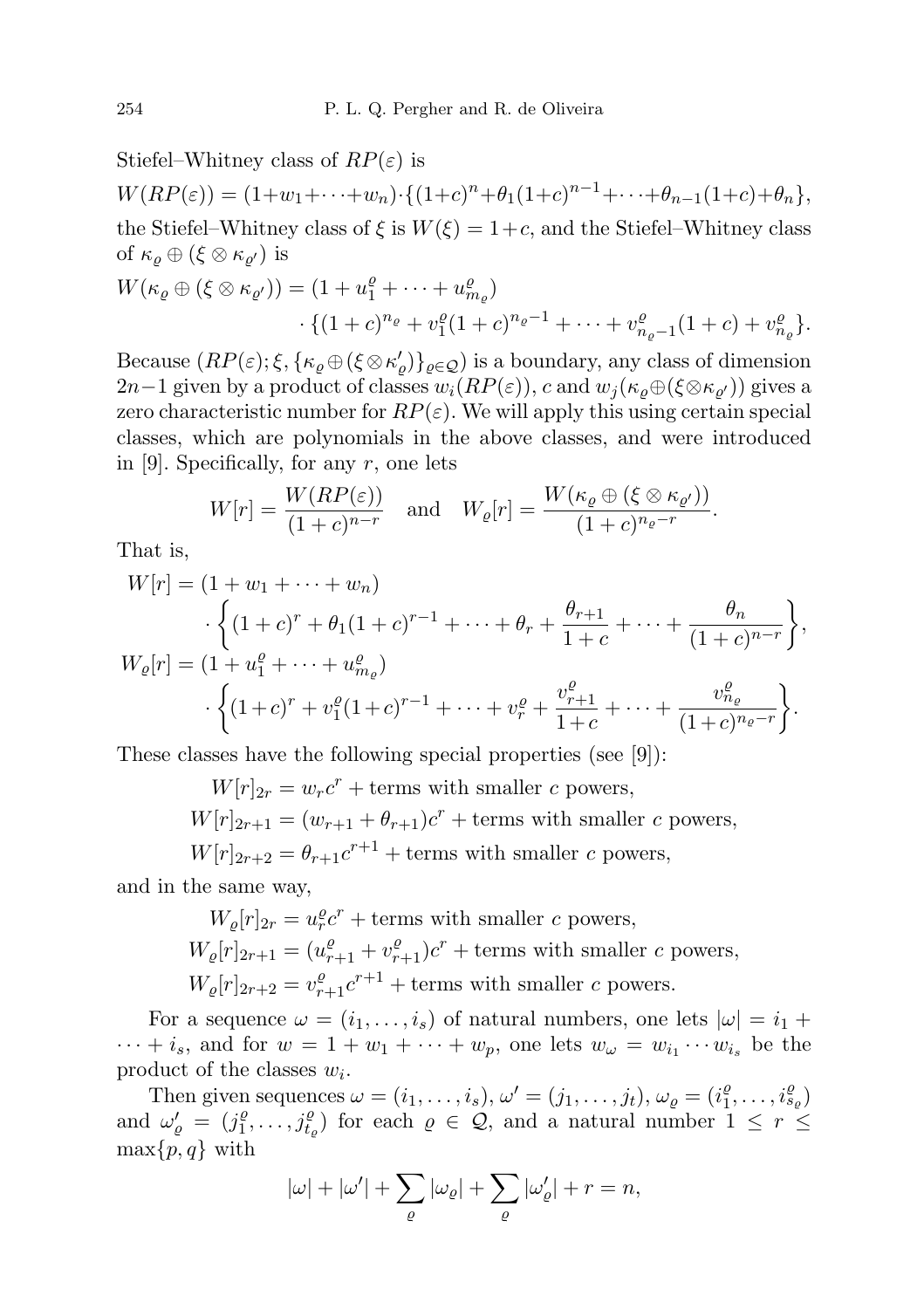one may form the class

$$
X = \Big(\prod_{i \in \omega} W[i]_{2i}\Big) \cdot \Big(\prod_{i \in \omega'} W[i-1]_{2i}\Big)
$$

$$
\cdot \prod_{\varrho \neq \varrho_0} \Big\{\Big(\prod_{i \in \omega_{\varrho}} W_{\varrho}[i]_{2i}\Big) \cdot \Big(\prod_{i \in \omega'_{\varrho}} W_{\varrho}[i-1]_{2i}\Big)\Big\}
$$

$$
\cdot \Big(\prod_{i \in \omega_{\varrho_0}} W_{\varrho_0}[i]_{2i}\Big) \cdot \Big(\prod_{i \in \omega'_{\varrho_0}} W_{\varrho_0}[i-1]_{2i}\Big) \cdot W_{\varrho_0}[r-1]_{2r-1}.
$$

Since X has dimension  $2n - 1$  and is a polynomial in the characteristic classes of  $RP(\varepsilon)$ ,  $\xi$  and  $\kappa_{\varrho} \oplus (\xi \otimes \kappa_{\varrho'})$ , it gives the zero characteristic number  $X[RP(\varepsilon)]$  for  $RP(\varepsilon)$ . From the properties listed above, one has

$$
\prod_{i \in \omega} W[i]_{2i} = W(F)_{\omega} \cdot c^{|\omega|} + \text{terms with smaller } c \text{ powers},
$$
\n
$$
\prod_{i \in \omega'} W[i-1]_{2i} = W(\varepsilon)_{\omega'} \cdot c^{|\omega'|} + \text{terms with smaller } c \text{ powers},
$$
\n
$$
\prod_{i \in \omega_e} W_e[i]_{2i} = W(\kappa_e)_{\omega_e} \cdot c^{|\omega_e|} + \text{terms with smaller } c \text{ powers},
$$
\n
$$
\prod_{i \in \omega'_e} W_e[i-1]_{2i} = W(\kappa'_e)_{\omega'_e} \cdot c^{|\omega'_e|} + \text{terms with smaller } c \text{ powers},
$$
\n
$$
W_{\varrho_0}[r-1]_{2r-1} = (u_r^{\varrho_0} + v_r^{\varrho_0}) \cdot c^r + \text{terms with smaller } c \text{ powers}.
$$

It follows that

$$
X = W(F)_{\omega} \cdot W(\varepsilon)_{\omega'} \cdot \prod_{\varrho \neq \varrho_0} (W(\kappa_{\varrho})_{\omega_{\varrho}} \cdot W(\kappa_{\varrho}')_{\omega_{\varrho'}}) \cdot W(\kappa_{\varrho_0})_{\omega_{\varrho_0}} \cdot W(\kappa_{\varrho_0}')_{\omega_{\varrho_0}'}
$$

$$
\cdot (u_r^{\varrho_0} + v_r^{\varrho_0}) \cdot c^{n-1} + \text{terms with smaller } c \text{ powers.}
$$

Now if a term of dimension  $2n - 1$  involves a power of c less than  $n - 1$ , it necessarily has a factor of dimension greater than  $n$  coming from the cohomology of F, which is zero. Also one knows that  $H^*(RP(\varepsilon); Z_2)$  is the free  $H^*(F; Z_2)$ -module on  $1, c, c^2, \ldots, c^{n-1}$ . Therefore

$$
0 = X[RP(\varepsilon)] = W(F)_{\omega} \cdot W(\varepsilon)_{\omega'} \cdot \prod_{\varrho \neq \varrho_0} (W(\kappa_{\varrho})_{\omega_{\varrho}} \cdot W(\kappa'_{\varrho})_{\omega'_{\varrho}})
$$

$$
\cdot W(\kappa_{\varrho_0})_{\omega_{\varrho_0}} \cdot W(\kappa'_{\varrho_0})_{\omega'_{\varrho_0}} \cdot (u_r^{\varrho_0} + v_r^{\varrho_0}) \cdot c^{n-1}[RP(\varepsilon)]
$$

$$
= W(F)_{\omega} \cdot W(\varepsilon)_{\omega'} \cdot \prod_{\varrho \neq \varrho_0} (W(\kappa_{\varrho})_{\omega_{\varrho}} \cdot W(\kappa'_{\varrho})_{\omega'_{\varrho}})
$$

$$
\cdot W(\kappa_{\varrho_0})_{\omega_{\varrho_0}} \cdot W(\kappa'_{\varrho_0})_{\omega'_{\varrho_0}} \cdot (u_r^{\varrho_0} + v_r^{\varrho_0})[F]
$$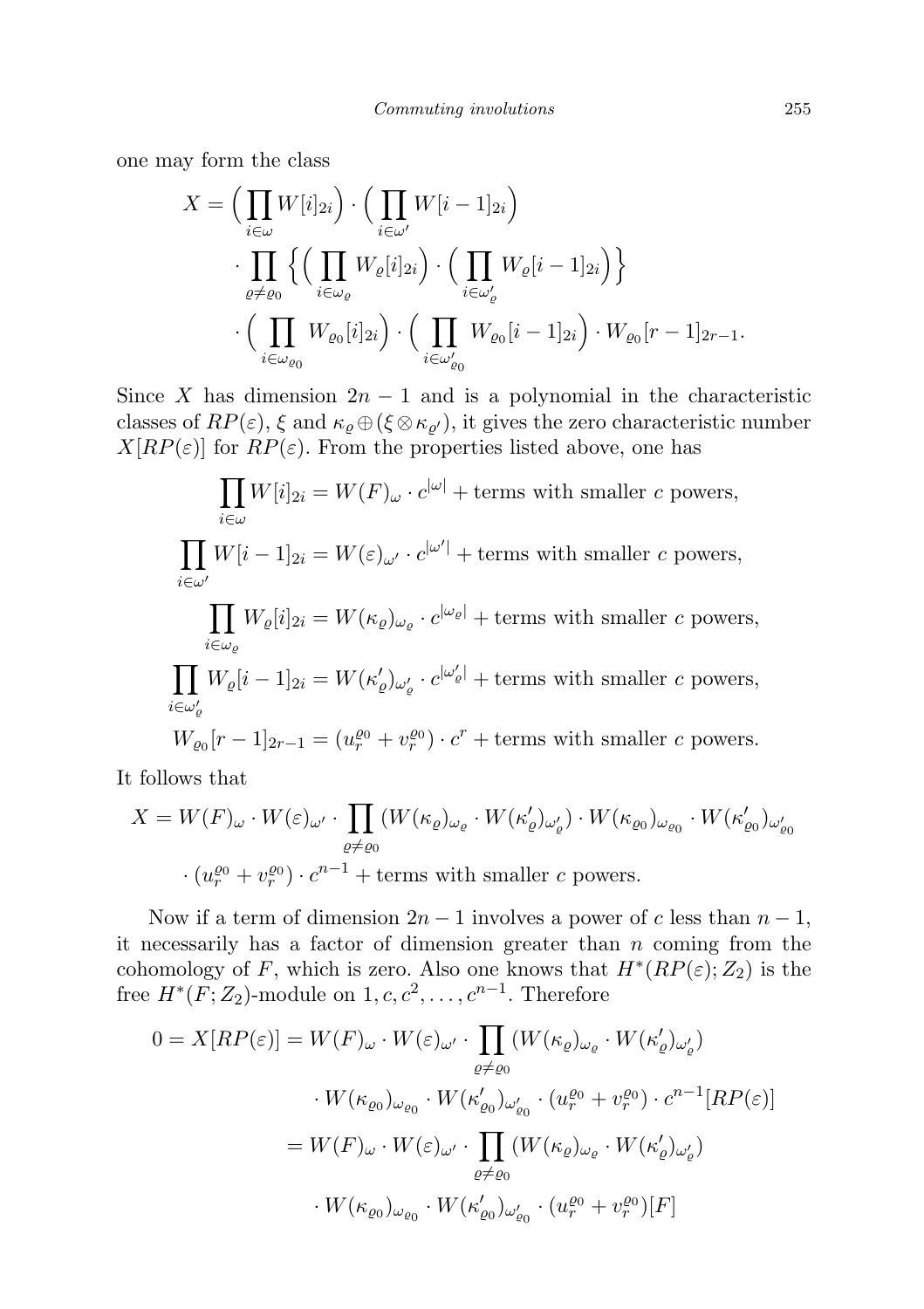and thus

$$
W(F)_{\omega} \cdot W(\varepsilon)_{\omega'} \cdot \prod_{\varrho \neq \varrho_0} (W(\kappa_{\varrho})_{\omega_{\varrho}} \cdot W(\kappa_{\varrho}')_{\omega_{\varrho}'} \cdot W(\kappa_{\varrho_0})_{\omega_{\varrho_0}} \cdot W(\kappa_{\varrho_0}')_{\omega_{\varrho_0}'} \cdot u_r^{\varrho_0}[F]
$$
  
=  $W(F)_{\omega} \cdot W(\varepsilon)_{\omega'} \cdot \prod_{\varrho \neq \varrho_0} (W(\kappa_{\varrho})_{\omega_{\varrho}} \cdot W(\kappa_{\varrho}')_{\omega_{\varrho}'}) \cdot W(\kappa_{\varrho_0})_{\omega_{\varrho_0}} \cdot W(\kappa_{\varrho_0}')_{\omega_{\varrho_0}'} \cdot v_r^{\varrho_0}[F].$ 

This says that any class  $u_r^{\varrho_0}$  and any class  $v_r^{\varrho_0}$  in a characteristic number of  $(F; \varepsilon, \kappa_{\varrho_0}, \kappa'_{\varrho_0}, {\kappa'_{\varrho}}_{\varrho} \}_{{\varrho} \in {\mathcal{Q}} - {\varrho_0}})$  can be replaced by  $v_r^{\varrho_0}$  and  $u_r^{\varrho_0}$  respectively without changing the value of the characteristic number. In particular, if  $p \leq q$  and  $p \leq r \leq q$ , then any class  $v_r^{\varrho_0}$  can be replaced by the zero class, and thus  $(F; \varepsilon, \kappa_{\varrho_0}, \kappa'_{\varrho_0}, {\{\kappa_\varrho, \kappa'_\varrho\}}_{\varrho \in \mathcal{Q} - {\{\varrho_0\}}})$  and  $(F; \varepsilon, \kappa_{\varrho_0}, \kappa_{\varrho_0} \oplus$  $R^{q-p}, {\{\kappa_\varrho,\kappa'_\varrho\}}_{\varrho \in \mathcal{Q} - {\{\varrho_0\}}})$  have the same characteristic numbers. Similarly,  $(F; \varepsilon, \kappa_{\varrho_0}, \kappa'_{\varrho_0}, \{\kappa_\varrho, \kappa'_\varrho\}_{\varrho \in \mathcal{Q} - \{\varrho_0\}})$  and  $(F; \varepsilon, \kappa'_{\varrho_0} \oplus R^{p-q}, \kappa'_{\varrho_0}, \{\kappa_\varrho, \kappa'_\varrho\}_{\varrho \in \mathcal{Q} - \{\varrho_0\}})$ have the same characteristic numbers when  $p \geq q$ , and the result follows.

THEOREM 4.2. Let  $(M; \Phi)$  be a  $Z_2^k$ -action as in Theorem 3.10. Let  $1 \leq r \leq k$  and  $\sigma: Z_2^k \to Z_2^k$  be the automorphism given by Theorem 3.10. Then there exists an involution  $(W;T)$  fixing  $K \cup L$  with W connected such that  $(M; \Phi)$  is equivariantly cobordant to a  $Z_2^k$ -action obtained by removing sections from the fixed data of  $\sigma \Gamma_r^k(W;T)$ . In other words,  $(M; \Phi)$  belongs to  $\mathcal{B}_{k}^{m}(K \cup L) \subset \mathcal{P}_{k}(K \cup L).$ 

Proof. The proof is a continuation of the proof of Theorem 3.10. For each  $\varrho \in \mathcal{P}_2$ , we have  $U_{\rho} \cap V_{\rho} = \emptyset$ . Then we can iteratively apply Lemmas 3.3 and 3.4 on the components  $U_{\rho}$  and  $V_{\rho}, \rho \in \mathcal{P}_2$ , to conclude that the lists  $(K; {\{\varepsilon_{\rho}\}}_{\rho \in \mathcal{P}})$  and  $L; {\{\mu_{\rho}\}}_{\rho \in \mathcal{P}})$  are simultaneously cobordant to  $(K; {\{\varepsilon_\varrho\}}_{\varrho \in {\mathcal{P}_1 \cup \mathcal{P}_3}}, {\{\tau_\varrho^K\}}_{\varrho \in {\mathcal{P}_2}})$  and  $(L; {\{\mu_\varrho\}}_{\varrho \in {\mathcal{P}_1 \cup \mathcal{P}_3}}, {\{\tau_\varrho^L\}}_{\varrho \in {\mathcal{P}_2}})$  respectively, where each  $\tau_{\varrho}^K$ ,  $\varrho \in \mathcal{P}_2$ , is the tangent bundle of K, and each  $\tau_{\varrho}^L$ ,  $\varrho \in \mathcal{P}_2$ , is the tangent bundle of L.

For each  $\varrho \in \mathcal{P}_1$ , set  $n_{\varrho} = \dim(\varepsilon_{\varrho})$  and  $m_{\varrho} = \dim(\mu_{\varrho})$ . Choose  $\varrho_0 \in \mathcal{P}_1$ so that  $n_{\varrho_0} \leq n_{\varrho}$  for any  $\varrho \in \mathcal{P}_1$ ; since  $p + n_{\varrho} = q + m_{\varrho}$  when  $\varrho \in \mathcal{P}_1$ , also  $m_{\rho_0} \leq m_\rho$  for any  $\rho \in \mathcal{P}_1$ . Taking any  $\rho \in \mathcal{P}_1$  with  $\rho \neq \rho_0$ , one knows that  $\overline{\varrho} = \varrho \varrho_0 \in \mathcal{P}_2$  (see the proof of Theorem 3.10), which implies that  $U_{\overline{\rho}} \cap V_{\overline{\rho}} = \emptyset$ . Note that, if  $H = \text{ker}(\overline{\varrho})$ , then  $\varrho_{|H} = \varrho_{0|H}$ , and if  $T \notin H$ , then either  $\varrho(T) = 1$  and  $\varrho_0(T) = -1$ , or  $\varrho(T) = -1$  and  $\varrho_0(T) = 1$ . This means that, in the argument outlined before Lemma 3.3,  $\varrho$  and  $\varrho_0$  are paired with respect to  $\bar{\varrho}$ ; that is, with the notation of Lemma 3.3,  $\{\varrho, \varrho_0\} = \{\theta, \theta'\}\$ for some  $\theta$ .

Then we can iteratively apply Lemmas 3.3 and 4.1 on the (disjoint) components  $U_{\overline{\varrho}}$  and  $V_{\overline{\varrho}}$ , where, for each  $\varrho \in \mathcal{P}_1 - \{\varrho_0\}$ ,  $\overline{\varrho} = \varrho \varrho_0$ , to conclude that the list  $(K; \{ \varepsilon_\varrho \}_{\varrho \in \mathcal{P}_1 \cup \mathcal{P}_3}, \{ \tau_\varrho^K \}_{\varrho \in \mathcal{P}_2})$  is simultaneously cobordant to  $(K; {\{\varepsilon_{\varrho_0}\oplus R^{n_{\varrho}-n_{\varrho_0}}\}}_{\varrho\in \mathcal{P}_1}, {\{\tau^K_{\varrho}\}}_{\varrho\in \mathcal{P}_2}, {\{\varepsilon_{\varrho}\}}_{\varrho\in \mathcal{P}_3}), \text{and } (L; {\{\mu_{\varrho}\}}_{\varrho\in \mathcal{P}_1\cup \mathcal{P}_3}, {\{\tau^L_{\varrho}\}}_{\varrho\in \mathcal{P}_2})$ is simultaneously cobordant to  $(L; \{\mu_{\varrho_0} \oplus R^{m_{\varrho}-m_{\varrho_0}}\}_{{\varrho \in \mathcal{P}_1}}, \{\tau^L_{\varrho}\}_{{\varrho \in \mathcal{P}_2}}, \{\mu_{\varrho}\}_{{\varrho \in \mathcal{P}_3}}).$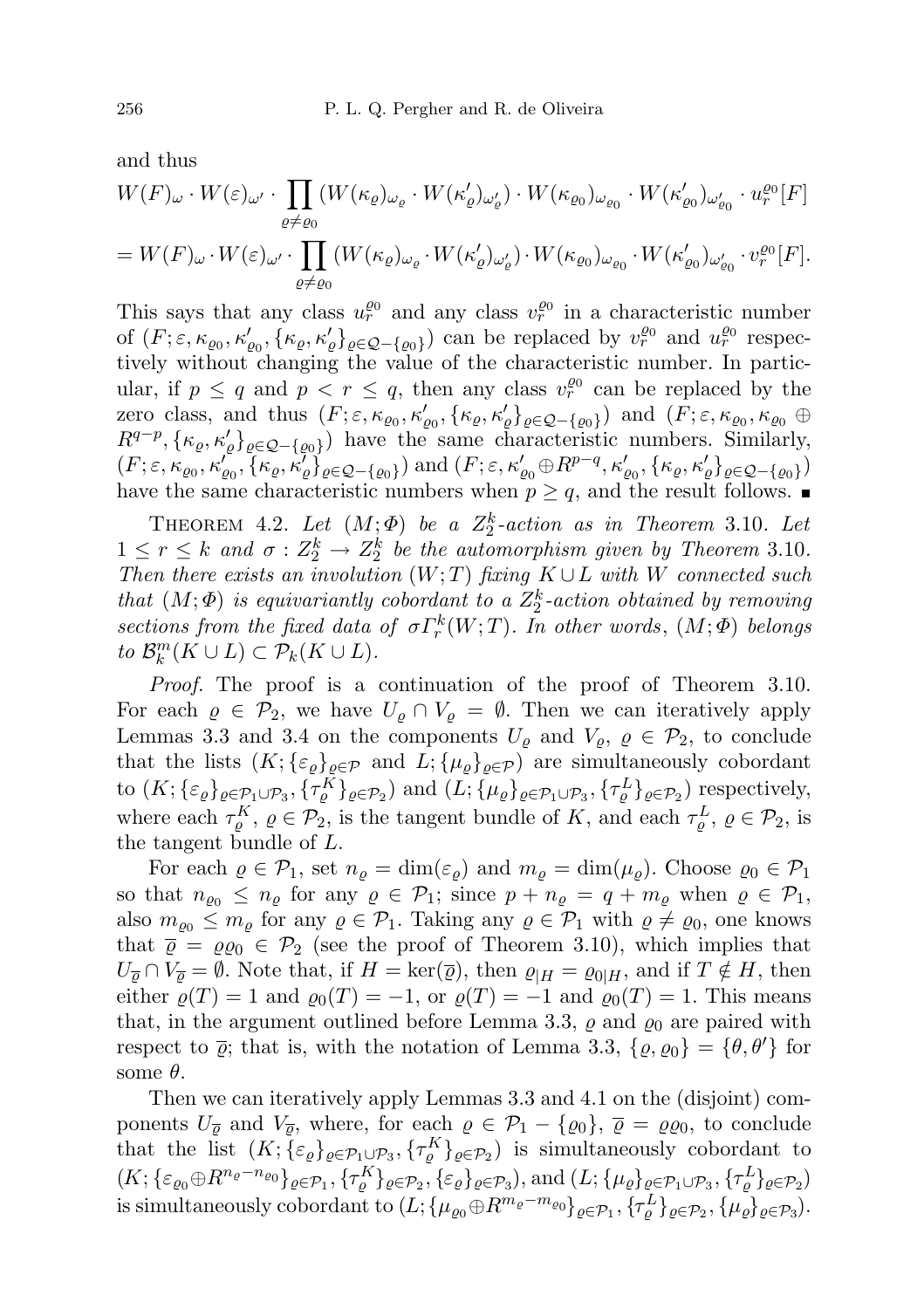Now choose  $\varrho_1 \in \mathcal{P}_1$  with  $n_{\varrho_1} \geq n_{\varrho}$  for every  $\varrho \in \mathcal{P}_1$ ; then also  $m_{\varrho_1} \geq m_{\varrho}$ for every  $\varrho \in \mathcal{P}_1$ . Since there is  $\varrho \in \mathcal{P}_1$  for which  $U_{\varrho} = V_{\varrho}$  (that is, with  $\dim(\mu_{\varrho}) > 0$ , we have  $m_{\varrho_1} > 0$  and thus  $U_{\varrho_1} = V_{\varrho_1}$ . For  $T \notin \ker(\varrho_1)$ , the involution  $(U_{\varrho_1};T)$  then has fixed data  $(K; \varepsilon_{\varrho_1}) \cup (L; \mu_{\varrho_1})$ , and thus  $(U_{\varrho_1}; T)$ is equivariantly cobordant to an involution  $(W; T)$  with W connected and with fixed data  $(K; \varepsilon_{\varrho_0} \oplus R^{n_{\varrho_1}-n_{\varrho_0}}) \cup (L; \mu_{\varrho_0} \oplus R^{m_{\varrho_1}-m_{\varrho_0}})$ . The fixed data of the  $Z_2^k$ -action  $\sigma \Gamma_r^k(W;T)$  is then  $(K; {\{\varepsilon'_{\varrho}\}}_{\varrho \in \mathcal{P}_1}, {\{\tau_{\varrho}^K\}}_{\varrho \in \mathcal{P}_2}, {\{\varepsilon_{\varrho}\}}_{\varrho \in \mathcal{P}_3}) \cup$  $(L; {\{\mu'_\rho\}_{\rho\in\mathcal{P}_1}, {\{\tau^L_\rho\}_{\rho\in\mathcal{P}_2}, {\{\mu_\rho\}_{\rho\in\mathcal{P}_3}\},\text{where, for each }\rho\in\mathcal{P}_1, \varepsilon'_\rho=\varepsilon_{\varrho_0}\oplus R^{n_{\varrho_1}-n_{\varrho_0}}}$ and  $\mu'_{\varrho} = \mu_{\varrho_0} \oplus R^{m_{\varrho_1}-m_{\varrho_0}}$ . Thus the fixed data of  $(M; \Phi)$  is simultaneously cobordant to a list obtained by removing sections from the fixed data of  $\sigma \Gamma_r^k(W;T)$ , and the theorem is proved.

**Examples and final remarks.** 1. Let  $F$  be the space consisting of  $p$ isolated points. It is well known (see [2]) that  $\mathcal{A}_k(F) = \emptyset$  for  $p = 1$  and any  $k \geq 1$ , and  $\mathcal{A}_1(F) = \emptyset$  for any  $p \geq 1$  odd. However, there exist  $Z_2^k$ -actions fixing F for each  $k \geq 2$  and  $p \geq 3$  odd. In fact, consider the  $Z_2^k$ -actions  $(RP^2; T_1, \ldots, T_k)$  and  $(S^2; T'_1, \ldots, T'_k)$ , where  $S^2 \subset R^3$  is the standard 2sphere in the 3-dimensional euclidean space,  $T_1[x_0, x_1, x_2] = [-x_0, x_1, x_2]$ ,  $T_2[x_0, x_1, x_2] = [x_0, -x_1, x_2],$   $T'_1(x, y, z) = (-x, -y, z),$   $T_i =$  Id for  $i \ge 3$  and  $T_i' = \text{Id}$  for  $i \geq 2$ . The first action fixes three points and the second fixes two points. Write  $p = 3 + 2t$ ,  $t \ge 0$ . Then the disjoint union of  $(RP^2; T_1, \ldots, T_k)$ and t copies of  $(S^2; T'_1, \ldots, T'_k)$  is a  $Z_2^k$ -action fixing p points. This means that  $\mathcal{A}_k(F) \neq \emptyset$  for  $k \geq 2$  and  $p \geq 3$  odd. On the other hand, if  $p \geq 3$  is odd and  $\tau = {\tau_1, \ldots, \tau_s}$   $(s \ge 1)$  is a partition of the set of components of F, then some  $\tau_{i_0}$  necessarily has an odd number of components. Thus, if  $F_{i_0}$  is the subspace of F corresponding to  $\tau_{i_0}$ , then  $\mathcal{A}_1(F_{i_0}) = \emptyset$ , and consequently  $\mathcal{B}_k(F_{i_0}) = \emptyset$  and  $\mathcal{P}_k(F) = \emptyset$  for every  $k \geq 2$ .

2. Suppose F is an *n*-dimensional  $(n \geq 1)$ , connected and closed manifold having Euler characteristic  $\chi(F)$  odd (for example, a cartesian product of any number of copies of even-dimensional projective spaces). Let  $\eta \rightarrow F$  be any s-dimensional vector bundle over F with  $s \geq 3$  odd, and let  $p:RP(\eta) \to F$  be the projection map. For  $k \geq 2$ , consider  $E \subset (RP(\eta))^{2^k}$ ,  $E = \{(x_1, \ldots, x_{2^k}) \in RP(\eta)\}^{2^k} \mid p(x_1) = \cdots = p(x_{2^k})\}.$  Then E is a closed  $(n+2^k(s-1))$ -dimensional submanifold of  $(RP(\eta))^{2^k}$ . On E one has the fiberwise twist  $Z_2^k$ -action  $(E; \Phi)$  fixing a diagonal copy of  $RP(\eta)$  and with fixed data  $(RP(\eta); {\{\varepsilon_{\rho}\}}_{\rho \in \mathcal{P}})$ , where each  $\varepsilon_{\rho}$  is the  $(s-1)$ -dimensional vector bundle  $\mu \to RP(\eta)$  tangent along the fiber. Since  $RP(\eta)$  is connected,  $\mathcal{P}_k(RP(\eta)) = \mathcal{B}_k(RP(\eta))$ . Because  $\dim(\varepsilon_o) > 0$  for every  $\varrho$ , if  $(E; \Phi) \in$  $\mathcal{B}_k(RP(\eta))$  then necessarily  $(E; \Phi)$  is, up to automorphisms of  $Z_2^k$ , equivariantly cobordant to  $\Gamma_k^k(W;T)$  for some involution  $(W;T)$  fixing  $RP(\eta)$ . But then  $\mu \to RP(\eta)$  is obtained by removing *n* sections from some  $(n+s-1)$ -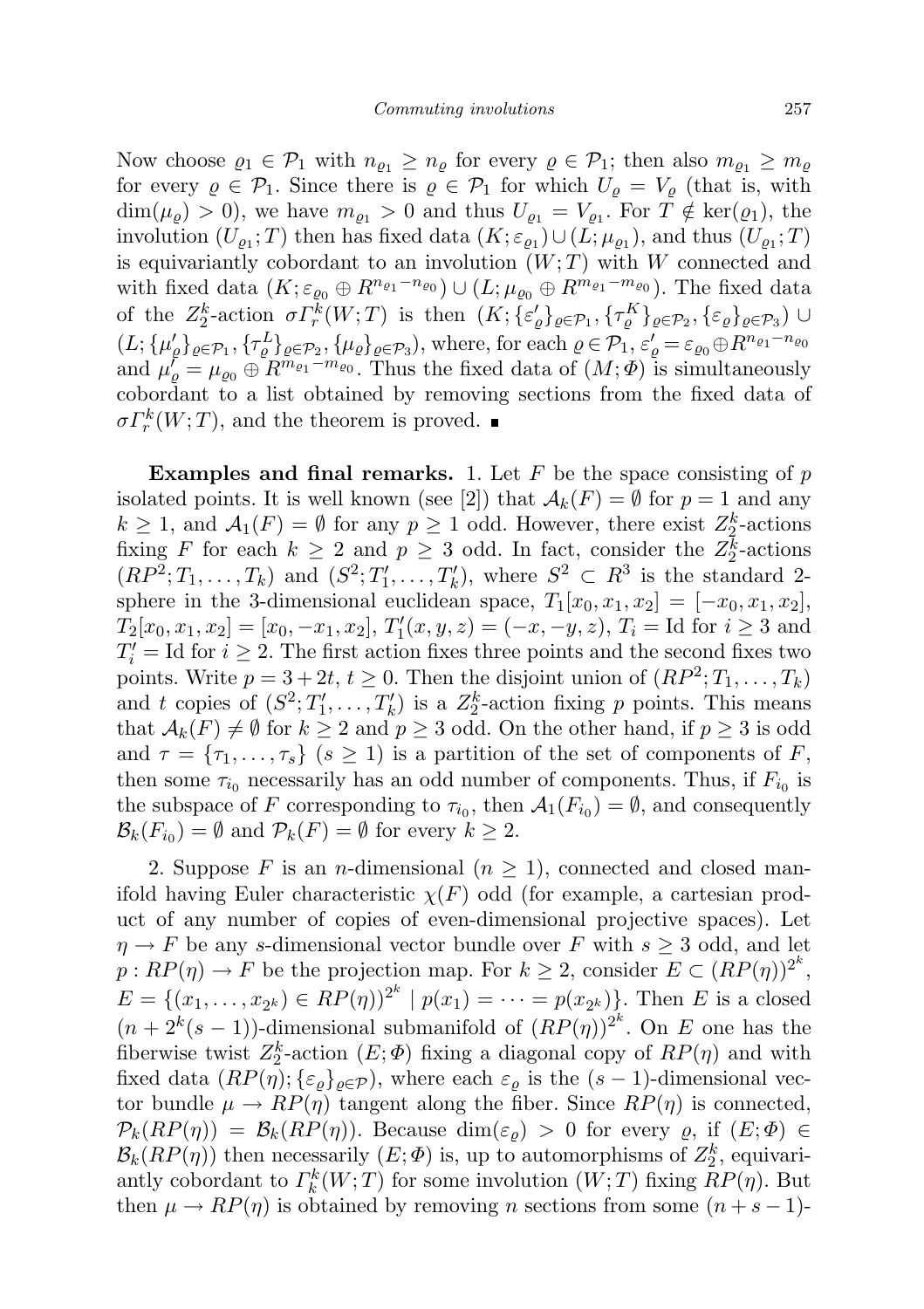dimensional vector bundle  $\theta \rightarrow RP(\eta)$  cobordant to the tangent bundle of  $RP(\eta)$ . Thus  $w_{n+s-1}(\theta) = w_{n+s-1}(RP(\eta)) = 0$ , where  $w_{n+s-1}$  denotes the top-dimensional Stiefel–Whitney class. Now if  $W(F) = 1 + w_1 + \cdots + w_n$ ,  $W(\eta) = 1 + v_1 + \cdots + v_s$  and  $W(\xi) = 1 + c$  are the Stiefel–Whitney classes of F,  $\eta$  and the usual line bundle  $\xi$ , then

$$
W(RP(\eta)) = (1+w_1+\cdots+w_n)((1+c)^s + v_1(1+c)^{s-1}+\cdots+v_{s-1}(1+c)+v_s))
$$
  
with  $c^s + v_1c^{s-1} + \cdots + v_{s-1}c + v_s = 0$ . Hence

$$
w_{n+s-1}(RP(\eta)) = w_n \bigg( \sum_{t=0}^{s-1} {s-t \choose s-t-1} c^{s-t-1} v_t \bigg).
$$

Because s is odd and for dimensional reasons one then gets  $w_{n+s-1}(RP(\eta))$  $= w_n c^{s-1}$ . Since

$$
w_n c^{s-1}[RP(\eta)] = w_n[F] \equiv \chi(F) \mod 2
$$
 (see [2, Lemma 27.2]),

this gives a contradiction, and  $\mathcal{A}_k(RP(\eta)) \neq \mathcal{P}_k(RP(\eta)).$ 

3. Together with Theorems 3.9 and 4.2, the explicit determination of  $\mathcal{A}_1(K \cup L)$  provides an explicit determination of  $\mathcal{A}_k(K \cup L)$  for every  $k \geq 2$ . For example, in the recent paper [4], we obtained the cobordism classification of involutions whose fixed point set is  $RP^2 \cup RP^{2n}$  for every  $n > 1$ . Therefore this gives, up to cobordism, all  $Z_2^k$ -actions with this specific fixed set. The details concerning the explicit description of  $A_k(RP^2 \cup RP^{2n})$  for  $k \geq 2$ can be seen in [4, pp. 41–43]. As other simple examples, consider  $K \cup L =$  $RP^6\cup CP^4$ ,  $RP^2\cup CP^4$  and  $CP^2\cup RP^6$ . Denote by  $\lambda \to RP^n$  and  $\nu \to CP^m$ the canonical real and complex line bundles over  $RP<sup>n</sup>$  and  $CP<sup>m</sup>$ , respectively. A routine calculation of characteristic numbers based on [2, Theorem 28.1] shows that  $A_1(RP^6 \cup CP^4) = \emptyset$ ,  $A_1(RP^2 \cup CP^4) = \emptyset$  and  $\mathcal{A}_1(CP^2 \cup RP^6) = \{[(W^7;T)], [T(W^7;T)], [T^2(W^7;T)]\},$  where  $(W^7;T)$  is an involution with fixed data  $(\nu \oplus R \rightarrow CP^2) \cup (\lambda \rightarrow RP^6)$  (this means that  $A_1(CP^2 \cup RP^6)$  has only one subset of the type previously described). Thus, up to cobordism, the possible  $Z_2^k$ -actions fixing either  $RP^6 \cup CP^4$  or  $RP^2\cup CP^4$  are those given by Theorem 3.9; because of the remark after Theorem 3.9,  $A_k(RP^6\cup CP^4) = \emptyset$ , and  $A_k(RP^2\cup CP^4)$  consists of classes whose representatives are of the form  $\sigma \Gamma_r^k (RP^2 \times RP^2;$  twist $) \cup \sigma' \Gamma_s^k (CP^4 \times CP^4;$ twist), where  $k \geq 2$ ,  $2 \leq r \leq k$  and  $s = r - 2$ .

Concerning  $K \cup L = CP^2 \cup RP^6$ , again for dimensional reasons, no action is given by Theorem 3.9. Then every  $Z_2^k$ -action fixing  $\mathbb{CP}^2 \cup \mathbb{RP}^6$ is cobordant to a  $Z_2^k$ -action obtained by removing sections from the fixed data of an action of the type  $\sigma \Gamma_r^k(\Gamma^2(W^7;T))$ . For example, up to automorphisms of  $Z_2^2$ ,  $\mathcal{A}_2(CP^2 \cup RP^6)$  consists of the classes  $[I_i^2(\Gamma^j(W^7;T))],$  $i = 1, 2, j = 0, 1, 2,$  and three more classes obtained by removing sections from  $\Gamma_2^2(\Gamma^2(W^7;T))$  (with fixed data  $(\nu \oplus R^3, \nu \oplus R^2, \tau) \cup (\lambda \oplus R^2, \lambda \oplus R, \tau)$ ,